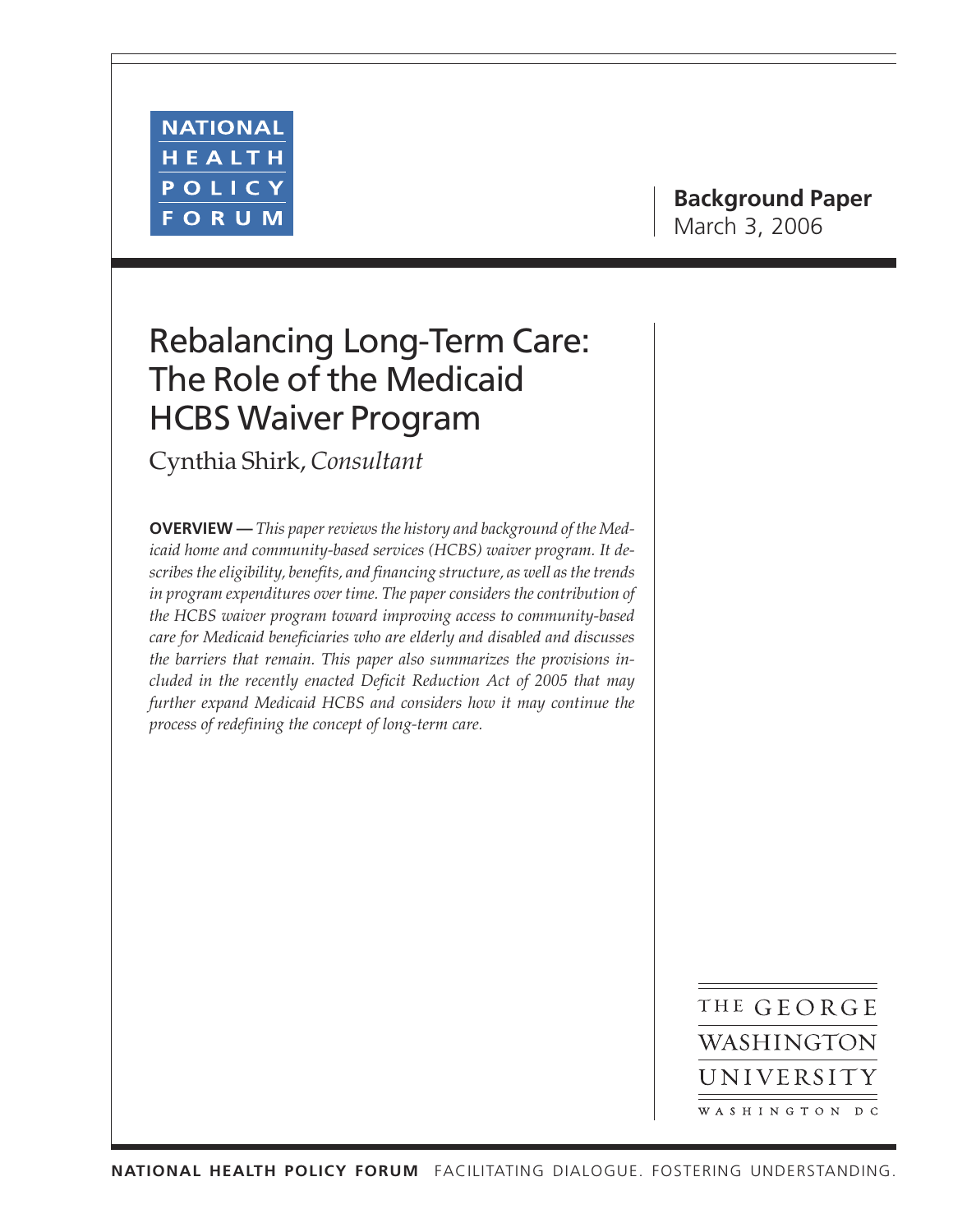# Contents

| Table 1: Medicaid 1915(c) Waiver Participants and                                                      |  |
|--------------------------------------------------------------------------------------------------------|--|
|                                                                                                        |  |
| THE SHIFT TO COMMUNITY-BASED SERVICES  4                                                               |  |
| Table 2: Summary of Key Federal Legislation on<br>Home and Community-Based Services Waiver Programs  6 |  |
|                                                                                                        |  |
| Figure 1: Growth in HCBS Waiver Expenditures (in billions)  8                                          |  |
|                                                                                                        |  |
| Table 3: Medicaid Provisions That Can Be Waived                                                        |  |
|                                                                                                        |  |
|                                                                                                        |  |
| REBALANCING INSTITUTIONAL AND                                                                          |  |
|                                                                                                        |  |
| The First Step: Meeting Eligibility Requirements  11                                                   |  |
| The Next Step: Navigating the Service Delivery System  13                                              |  |
|                                                                                                        |  |
| Figure 2: Average Medicaid 1915(c) Waiver                                                              |  |
| Expenditures Per Person Served, by Type of Waiver, 2002  16                                            |  |
|                                                                                                        |  |
|                                                                                                        |  |
|                                                                                                        |  |
|                                                                                                        |  |
|                                                                                                        |  |
|                                                                                                        |  |

**National Health Policy Forum** Facilitating dialogue.

Fostering understanding.

2131 K Street NW, Suite 500 Washington DC 20037

202/872-1390 202/862-9837 [fax] nhpf@gwu.edu [e-mail] www.nhpf.org [web]

**Judith Miller Jones** *Director*

**Sally Coberly** *Deputy Director*

**Monique Martineau** *Publications Director*

Project Manager

**Jennifer Ryan** *Senior Research Associate*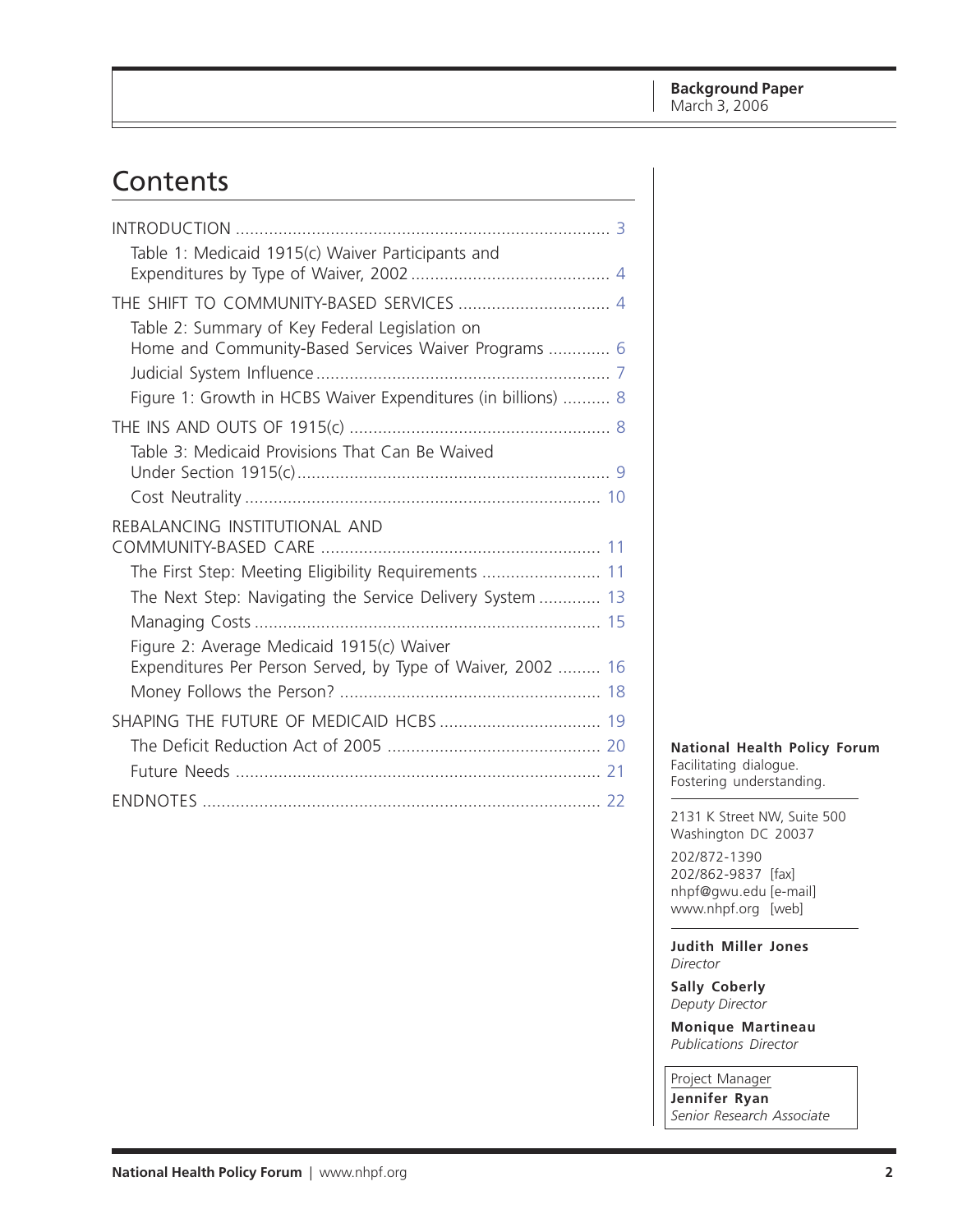# <span id="page-2-0"></span>Rebalancing Long-Term Care: The Role of the Medicaid HCBS Waiver Program

The Medicaid home and community-based services (HCBS) waiver program is the major public financing mechanism for providing long-term care services in community settings. Authorized under section 1915(c) of the Social Security Act, states have used HCBS waiver programs to serve a wide variety of populations, including seniors; people with physical disabilities, HIV/AIDS, mental retardation and developmental disabilities (MR/DD), and traumatic brain injury (TBI); and children who are medically fragile and/or technology-dependent (such as ventilatordependent due to paralysis). Under the waiver program, states are permitted to provide HCBS to individuals who require the level of care provided in institutional settings [that is, hospitals, nursing homes, or intermediate care facilities for people with mental retardation (ICFs/ MR)]. Because of the diversity of the populations served, as well as other factors such as unique state delivery systems, payment structures, and service models, it is difficult to generalize about the programs that have been implemented under the authority of section 1915(c).

HCBS waivers are a diverse group of programs that operate under the same statutory authority. Most states have several HCBS waiver programs, each designed to serve a specific target population. Often, each program is administered by a different subdivision of the state government that may obtain funding from other sources in addition to Medicaid. For example, a state unit on aging may administer an HCBS waiver program for seniors while a developmental disabilities administration may run a waiver program for people with mental retardation.

The proportion of spending for Medicaid beneficiaries receiving HCBS has increased steadily for over ten years. In 1991, HCBS (including waiver programs, personal care, and home health benefits) represented only about 14 percent of Medicaid long-term care expenditures.<sup>1</sup> By 2004, community-based services had increased to 36 percent (\$31.7 billion) of total long-term care spending; two-thirds of that (\$21.2 billion) went specifically to HCBS waiver programs.2 There were 263 HCBS waiver programs in operation in 2004.

Every state except Arizona has at least one waiver program serving individuals with MR/DD and one waiver program serving seniors (the aged or aged/disabled) or non-elderly people with physical disabilities.<sup>3</sup>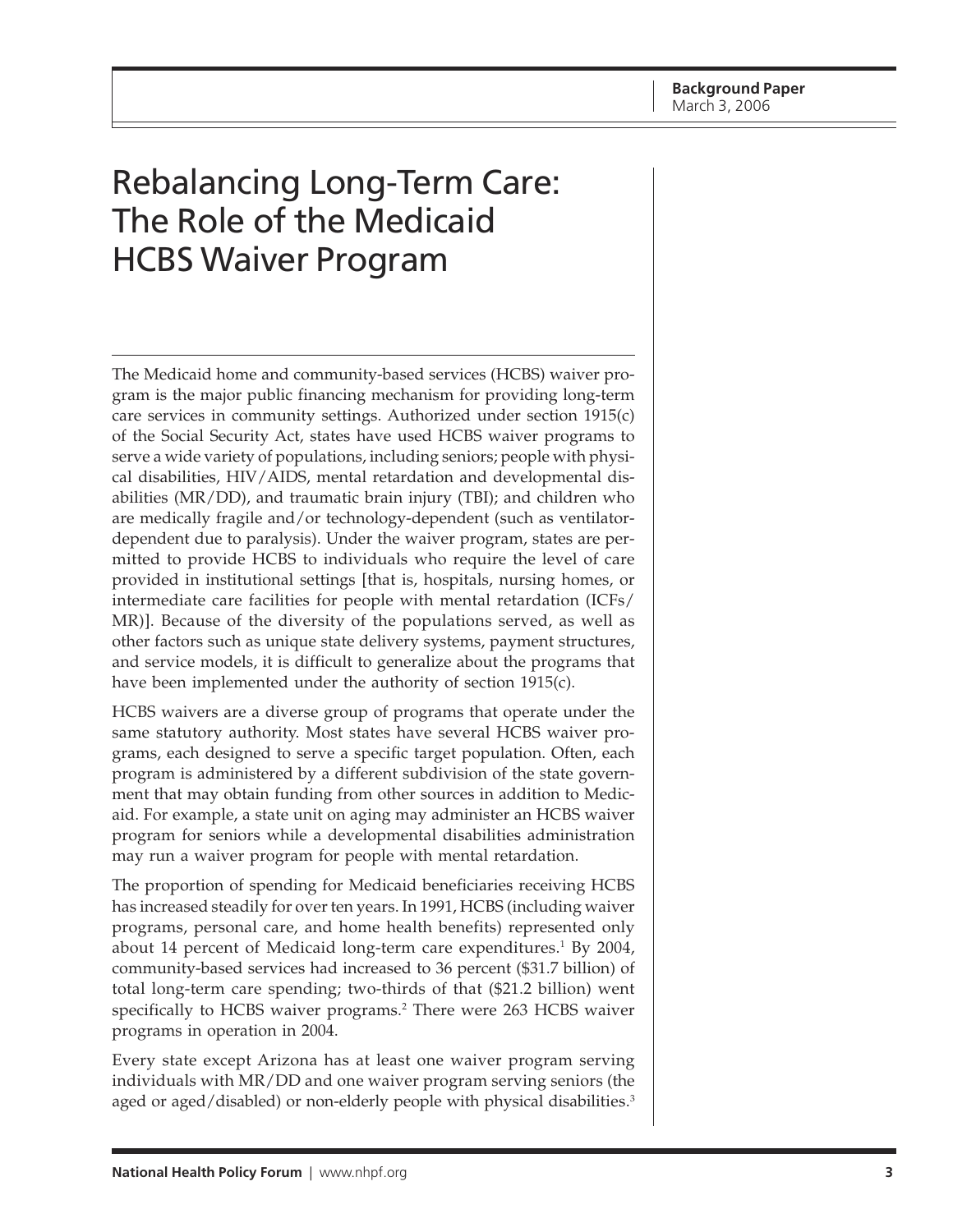<span id="page-3-0"></span>These four groups account for over 97 percent of waiver program enrollees and expenditures (Table 1).<sup>4</sup> In recent years, states also have begun serving adults and children with HIV and AIDS, children with special health care needs, people with TBI, and people with chronic mental illness. However, HCBS waiver programs for these populations have developed at a slower rate than those for people with MR/DD, the aged, and the aged/disabled. The number of people with chronic mental illness served in waiver programs is particularly limited. Because the Medicaid statute specifically excludes coverage of individuals age 22 to 64 placed in "institutions for mental disease," states considering a HCBS waiver focused on adults with chronic mental illness often find it difficult to achieve the cost neutrality required for 1915(c) waivers.5

Increasing the use of HCBS is a high priority for both consumers and payers of services. Most beneficiaries express a strong preference for HCBS. They want to live in their own homes, participate in their communities, and have greater control over their daily decisions. As long-term care costs consume an increasing share of the Medicaid budget, states are pursuing

| <b>Population</b>          | <b>Number of</b><br><b>Participants</b> | <b>Expenditures</b><br>(in thousands) |
|----------------------------|-----------------------------------------|---------------------------------------|
| <b>MR/DD</b>               | 357,730                                 | \$12,370,641                          |
| <b>TBI/SCI</b>             | 5,924                                   | 173,321                               |
| Children                   | 7,963                                   | 140,388                               |
| <b>Physically Disabled</b> | 45,506                                  | 611,261                               |
| <b>Mental Health</b>       | 2,176                                   | 18,139                                |
| Aged/Disabled*             | 376,747                                 | 2,830,811                             |
| Aged                       | 111,130                                 | 686,872                               |
| <b>HIV/AIDS</b>            | 13,657                                  | 49,326                                |
|                            |                                         |                                       |
| <b>TOTAL</b>               | 920,833                                 | \$16,880,759                          |

| <b>TABLE 1</b>                              |
|---------------------------------------------|
| Medicaid 1915(c) Waiver Participants and    |
| <b>Expenditures by Type of Waiver, 2002</b> |

*\* Individuals who are disabled and age 65 and older.*

*Source: Martin Kitchener* et al.*, "Medicaid 1915(c) Home and Community-Based Service Programs: Data Update," Kaiser Commission on Medicaid and the Uninsured, Issue Paper, July 2005; available at www.kff.org/medicaid/7345.cfm.*

lower-cost alternatives to institutional services. Although it is still somewhat unclear whether HCBS save money in comparison to institutional services, states are working to rebalance resources and programs to increase the proportion of people who receive services in the community.

## **THE SHIFT TO COMMUNITY-BASED SERVICES**

Congress enacted section 1915(c) of the Social Security Act as part of the Omnibus Reconciliation Act (OBRA) of 1981. Until then, comprehensive long-term care services through Medicaid were available only in institutional settings. Although mandatory home health services and optional personal care services were available as Medicaid benefits before OBRA 1981, states had largely restricted their use, only allowing payment for medically oriented types of services, such as skilled nursing care provided in the home.6 States also placed limits on the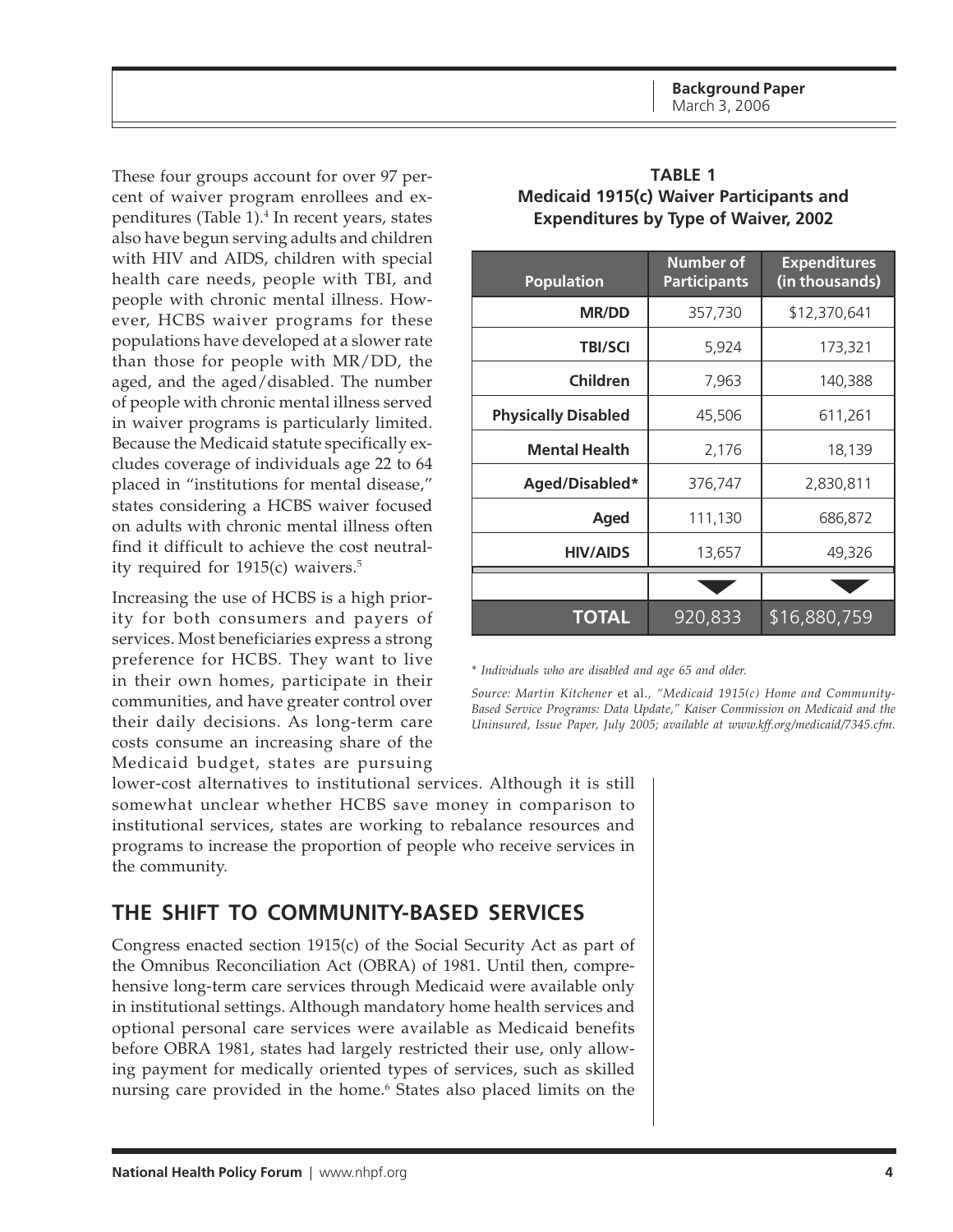amount of services that would be covered. In enacting the legislation for HCBS waivers, Congress anticipated that long-term care costs could be contained if services were provided in less expensive home and community-based settings rather than in institutions. The original legislation limited the program to beneficiaries who would otherwise be at risk of institutionalization in nursing homes and ICF/MRs if communitybased services were not available.7 It also required waiver programs to meet a cost neutrality test in order to ensure that expenditures would be limited.

Growth of the HCBS waiver program was slow at first. In 1982, only six states had received approval for HCBS waivers.8 Although it is not uncommon for new programs to take time to develop, one reason for the initial slow growth was a "cold bed" rule that required states to demon-

# **Under the new state plan option in the DRA, states may determine different functional eligibility definitions for institutional and HCBS care.**

strate that an institutional bed was available for each waiver participant as a means of assuring cost neutrality.<sup>9</sup> In states that had restrictions on building new nursing home beds, this test was a serious impediment to HCBS waiver growth. The Health Care Financing Administration (HCFA, now the Centers for Medicare & Medicaid Services, or CMS) removed the cold bed requirement in 1994, giving states more flexibility to determine how much waiver programs could grow.

Over the years, Congress also enacted legislation that was designed to stimulate the proliferation of waiver programs. For example, in the late 1980s, Congress broadened the 1915(c) waiver authority, specifically authorizing states to provide waiver services to those who would otherwise be hospitalized and to offer expanded habilitation (prevocational, supported employment, and educational) services to individuals who had previously been institutionalized.<sup>10</sup> (Congress later removed the requirement for previous institutionalization in order to expand access to habilitation services.) Congress has also enacted a number of modifications that made it easier for states to meet the cost neutrality requirements by allowing cost estimates to be made for a specific target population, instead of the institutional population as a whole. Most recently, on February 1, 2006, Congress enacted the Deficit Reduction Act (DRA) of 2005, which adds an option for states to offer HCBS under the Medicaid state plan (that is, without requiring a waiver). Under this new state plan option, states may develop different functional eligibility definitions for institutional care and home and community-based care, making it easier to qualify for HCBS. States will still be able to place limits on the number of participants that receive HCBS, but they will not be required to apply for waiver renewals or to demonstrate cost neutrality to CMS (see Table 2, next page). States are not required to add HCBS to their state plan and will continue to have the option to use waivers to implement HCBS programs.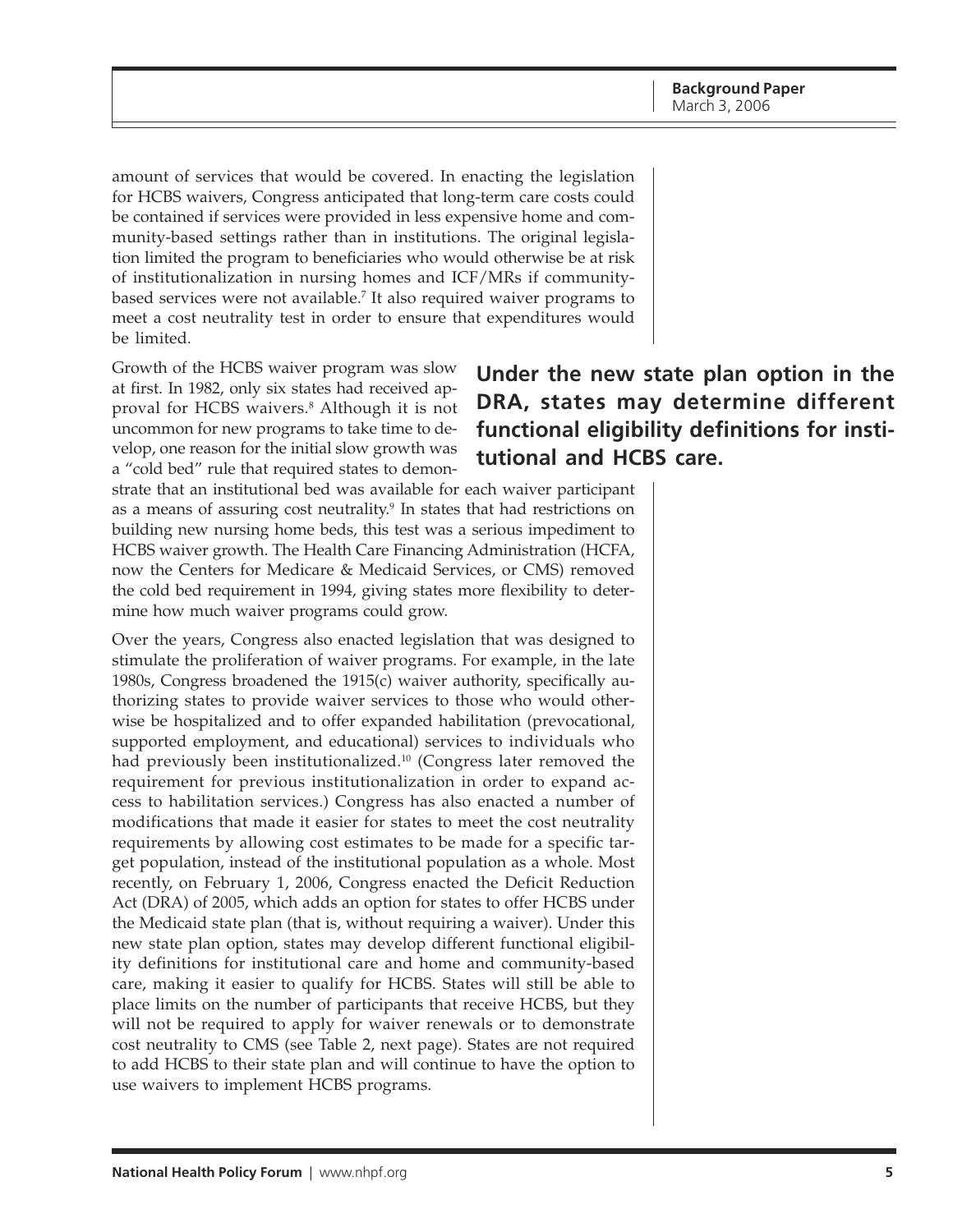#### **TABLE 2**

#### **Summary of Key Federal Legislation on Home and Community-Based Services Waiver Programs**

<span id="page-5-0"></span>

| <b>OBRA 1981</b>  | Home and community-based services waiver authority enacted at section 1915(c) of the SSA.                                                                                                                                                                                                                                                 |  |  |
|-------------------|-------------------------------------------------------------------------------------------------------------------------------------------------------------------------------------------------------------------------------------------------------------------------------------------------------------------------------------------|--|--|
| <b>COBRA 1985</b> | Provided option to offer expanded habilitation services (prevocational, supported employment, and<br>educational services) to individuals who had previously been institutionalized.                                                                                                                                                      |  |  |
|                   | Abolished regulatory limit on HCBS expenditures.                                                                                                                                                                                                                                                                                          |  |  |
|                   | Changed renewal period from three years to up to five years.                                                                                                                                                                                                                                                                              |  |  |
|                   | Expanded HCBS waiver program to persons who are ventilator dependent, require a hospital level of care,<br>and enter the waiver program from a hospital.                                                                                                                                                                                  |  |  |
| <b>OBRA 1986</b>  | Provided option to offer HCBS waiver services to individuals who would otherwise be hospitalized.                                                                                                                                                                                                                                         |  |  |
|                   | Added services for persons with chronic mental illness (day treatment, partial hospitalization,<br>psychosocial rehabilitation, and clinic services).                                                                                                                                                                                     |  |  |
|                   | Permitted cost estimates specific to an individual with a particular illness/injury when discharged from an<br>institution to the waiver.                                                                                                                                                                                                 |  |  |
| <b>OBRA 1987</b>  | Section 1915(d) HCBS waiver authority for individuals age 65 and older enacted. (No states currently<br>operate programs under this waiver authority, although it remains in law.*)                                                                                                                                                       |  |  |
|                   | Eliminated the requirement for a prior institutional stay to make expanded habilitation services available.                                                                                                                                                                                                                               |  |  |
|                   | Allowed waiver of 1902(a)(10)(C)(i)(III) (deeming of income and resources) for the medically needy.                                                                                                                                                                                                                                       |  |  |
|                   | Modified cost neutrality requirements to permit waiver costs for persons with MR/DD who had resided in<br>nursing homes to be compared with the typically higher costs that would be incurred in an ICF/MR.                                                                                                                               |  |  |
| <b>TMRA 1988</b>  | Permitted population-specific cost estimates without regard to whether the individual had a prior<br>institutional stay.                                                                                                                                                                                                                  |  |  |
| <b>OBRA 1990</b>  | Permitted states to use ICFs/MR that were terminated from participating in Medicaid for cost comparisons.                                                                                                                                                                                                                                 |  |  |
|                   | Permitted coverage of a portion of costs of rent and food for a live-in personal caregiver.                                                                                                                                                                                                                                               |  |  |
|                   | Eliminated restriction on number of hours of respite care.                                                                                                                                                                                                                                                                                |  |  |
| <b>BBA 1997</b>   | Removed requirement for prior institutionalization in order to receive supported employment services.                                                                                                                                                                                                                                     |  |  |
| <b>DRA 2005</b>   | Permitted states to offer HCBS as a benefit under the Medicaid state plan effective January 1, 2007. States<br>may establish needs-based criteria for determining eligibility for HCBS and use more stringent criteria for<br>institutional care. States may cap the number of individuals that receive HCBS and establish waiting lists. |  |  |
|                   | Added new Medicaid state plan option for self-directed personal assistance services (known as cash and<br>counseling) for the elderly and disabled.                                                                                                                                                                                       |  |  |
|                   | Authorized a "Money Follows the Person" demonstration to offer enhanced matching funds to states to<br>transition individuals from institutional to HCB settings.                                                                                                                                                                         |  |  |

*\* Only Oregon used this waiver authority. After the cold bed requirement was removed in 1994, Oregon converted its program to a 1915(c) waiver. Spending growth limitations in 1915(d) are tied to growth of the age 65 and older population and are more restrictive than section 1915(c) cost neutrality requirements.*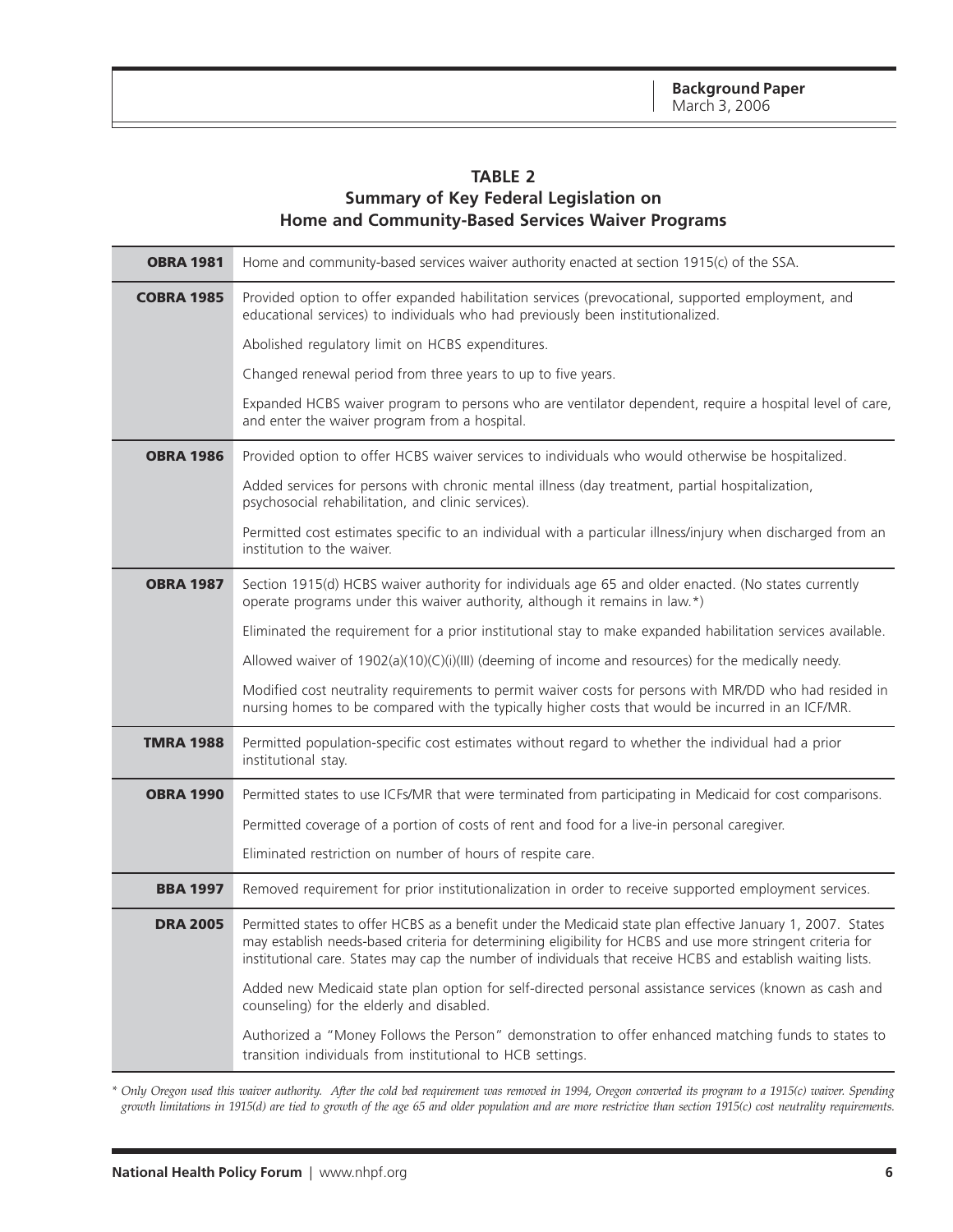**Background Paper** March 3, 2006

#### <span id="page-6-0"></span>**Judicial System Influence**

As Congress took legislative action during the 1980s, the states' commitment to reducing their institutional populations grew, largely as a result of legal challenges, skyrocketing institutional costs, and pressure from the advocacy community. A series of class action law suits consistently demonstrated that the civil rights of individuals with MR/ DD in (mostly Medicaid-certified) state institutions were being violated. These suits did not specifically affirm the right of individuals in this group to live in the community. But with the help of strong advocacy on behalf of individuals with MR/DD, the class action suits stimulated rapid development of small community-based residences and support services for this group.

The enactment of the Americans with Disabilities Act (ADA) in 1990 had important implications for waiver programs. It required that states provide services in the most appropriate, integrated setting, rather than in institutions. Subsequent court rulings have upheld the rights of people with disabilities to receive care at home or in the community. Most significantly, in *Olmstead v. L.C.* (1999) the Supreme Court upheld the right of people with disabilities to be placed in community settings if such placement is appropriate, is not opposed by the individual in question, and can be accommodated within the resources available.<sup>11</sup> Under the ADA, states are obligated to make reasonable modifications in policies, practices, or procedures to avoid discrimination on the basis of disability. However, state responsibility is not unlimited. The court advised that a state could establish compliance with the ADA by demonstrating that it has a comprehensive, effectively working plan for placing qualified persons with disabilities in less restrictive settings as well as a waiting list that moves at a reasonable pace.

Following the *Olmstead* decision, the federal government began to place emphasis on developing effective working plans for moving people from institutions to communities. From 2000 to 2001, HCFA issued a series of letters to state Medicaid directors providing guidance on complying with *Olmstead*. Also in 2000,

Congress created the Real Choice Systems Change Grants program. Under this program, CMS has awarded about \$240 million to states to help build the infrastructure necessary for individuals to live in integrated community settings.12 The grants support activities in four major systems areas: efforts to improve access to existing services and supports; create new services and supports; design, implement, and maintain systems and processes that enable services such as data or quality assurance systems; and improve recruitment, training, and retention of direct service workers. These Systems Change grants have been an important stimulus in the paradigm shift toward HCBS.

# **The enactment of the Americans with Disabilities Act (ADA) in 1990 had important implications for waiver programs.**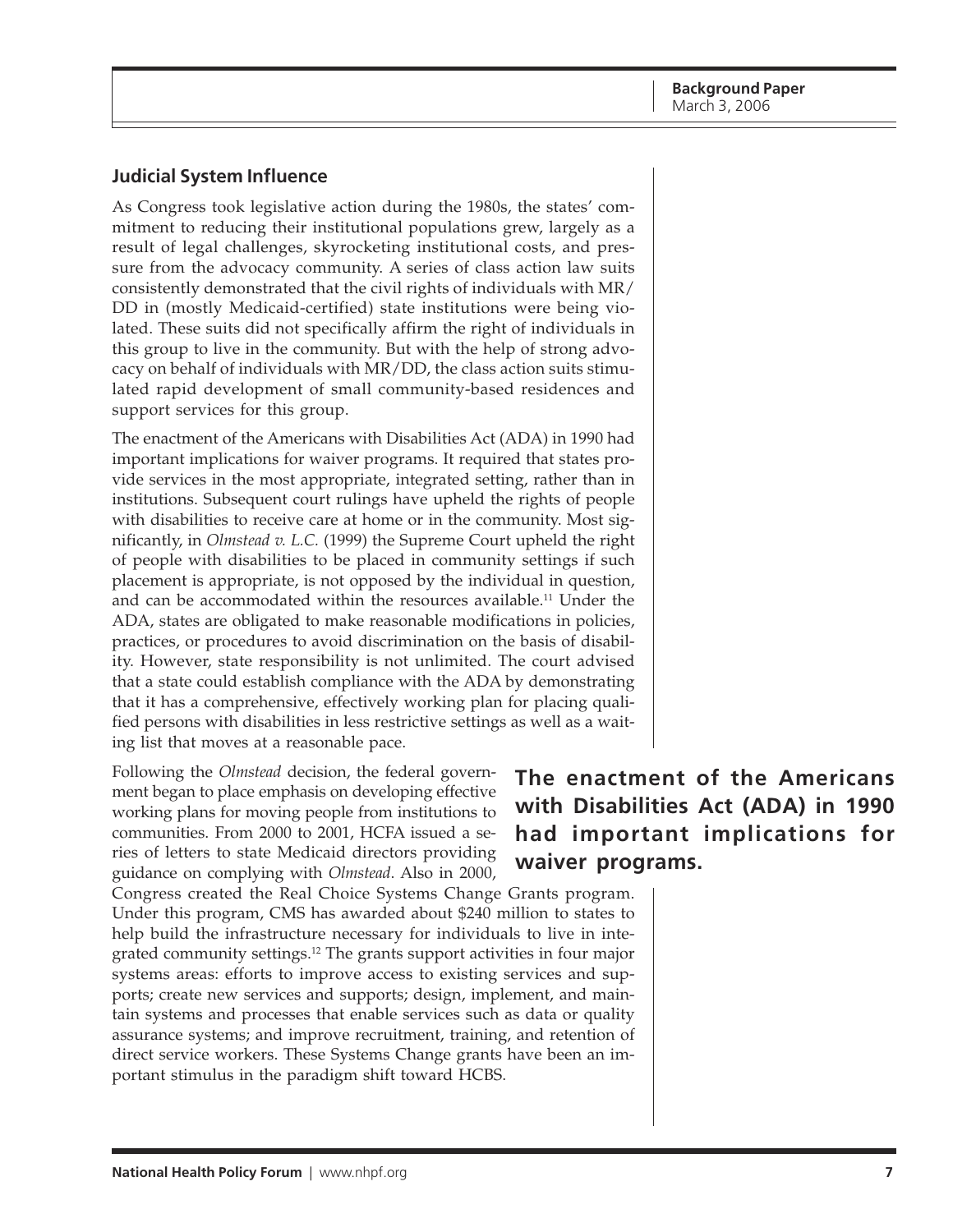<span id="page-7-0"></span>In 2001, the Bush administration launched the New Freedom Initiative to further promote community living for seniors and people with disabilities by coordinating existing resources and by modifying policies to create incentives for community integration. As part of the Initiative, the Department of Health and Human Services (DHHS) conducted a self-assessment of existing federal policies, programs, statutes, and regulations to identify barriers that impede community living and to recommend solutions. The assessment resulted in several policy clarifications, including one that permits HCBS waiver programs to cover one-time costs such as security deposits on apartments and utility set-up fees for people who are transitioning from institutions to community living arrangements.

CMS has also provided some additional grant funds to support such transitions. CMS and four academically based partners sponsor an HCBS clearinghouse Web site (www.hcbs.org) for the Community Living Exchange Collaborative. The clearinghouse facilitates sharing of tools, information, and resources across states.

The HCBS waiver program has grown steadily throughout its history, both in terms of the number of partici-

pants and in terms of overall spending. Growth in the program has been particularly apparent since 1999 due to the pressures brought by the *Olmstead* decision and the resulting federal emphasis on expanding home and community-based options. The number of participants grew by more than 25 percent between 1999 and 2002, from 689,033 to 920,833.13 Expenditures on HCBS waiver programs have almost doubled since 1999, reaching \$21.2 billion in 2004 (Figure 1).<sup>14</sup>

## **THE INS AND OUTS OF 1915(C)**

The Medicaid statute requires that "comparable" services are provided to all eligible enrollees across the state.15 Section 1915(c) permits the Secretary of Health and Human Services to waive these Medicaid requirements (referred to as "comparability" and "statewideness") for certain populations in order to provide home and community-based care (Table 3, next page).16 The waivers allow states to provide specific services to targeted populations and also to cap the number of people who receive services. The enrollment limit is established by the state in the approved waiver application and may be adjusted at any time through a waiver amendment. The Secretary may also waive certain Medicaid income and resource rules to further facilitate serving these vulnerable populations. Waivers of income and resource rules permit states to use more liberal income criteria for determining eligibility for HCBS than are used to determine eligibility for other noninstitutionalized Medicaid beneficiaries in the community. States may expand eligibility for HCBS up to the same



*Source: Steve Eiken, Brian Burwell, and Eileen Walker, "Medicaid HCBS Waiver Expenditures, FY1999 through FY2004," memorandum, Medstat, May 9, 2005; available at www.hcbs.org/ files/71/3514/HCBSWaivers2004.Doc.*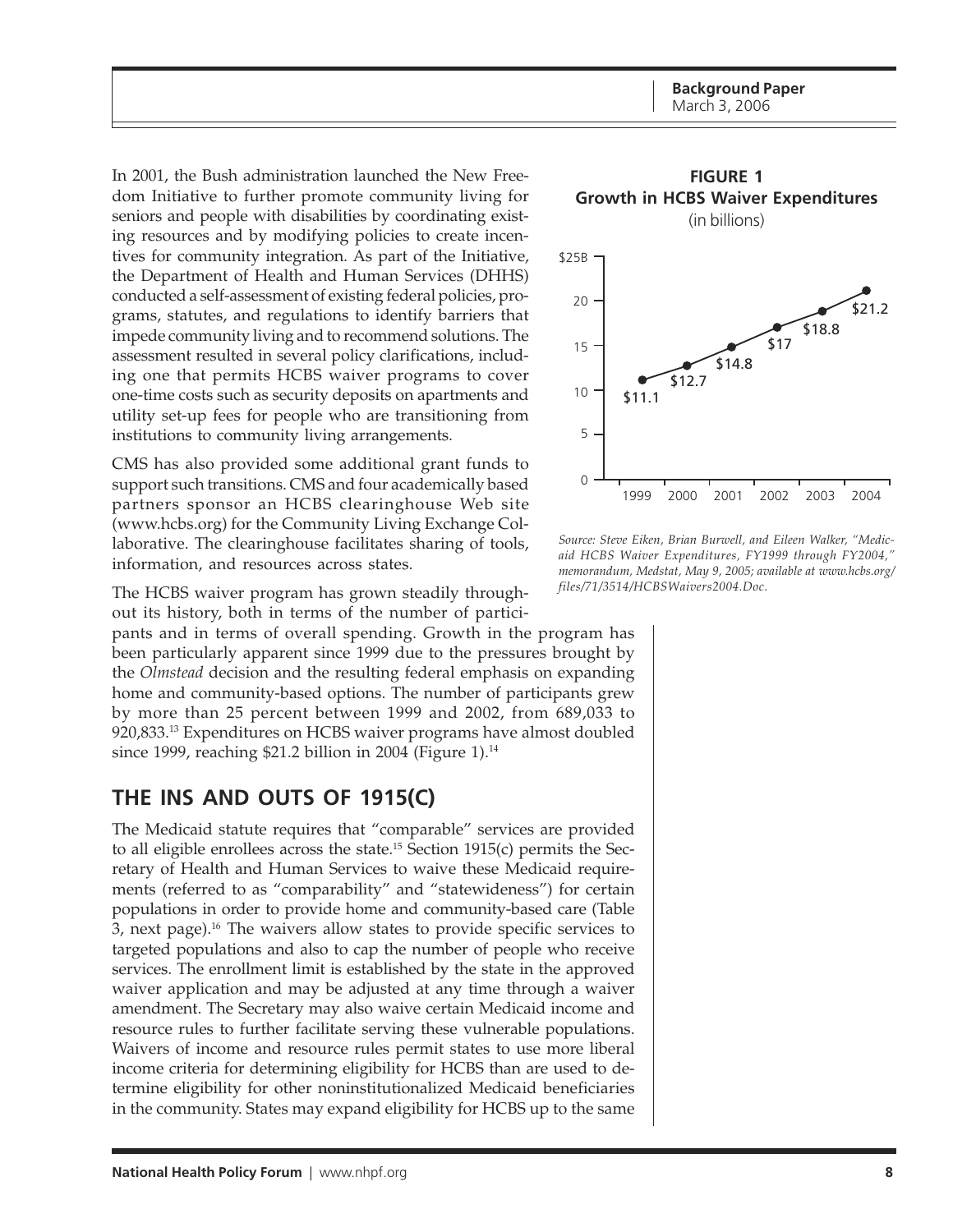<span id="page-8-0"></span>limits used in determining eligibility for institutionalized beneficiaries. However, states may apply more restrictive requirements if they choose, such as not using Medicaid spousal impoverishment provisions which protect a certain amount of a couple's income and assets so that the nondisabled spouse is not forced into poverty.

Waivers under section 1915(c) are initially approved for three years and may be extended for additional periods of five years. A standard waiver application format developed by CMS is used by states when first applying for or renewing a waiver. The application includes information on the population(s) to be served and the services to be provided. Part of the application requires the state to provide information about the financing of the waiver.

Individuals who participate in HCBS waiver programs receive the full range of services available under the state's Medicaid plan in addition to a set of supplemental services defined by the state and provided under the waiver. The statute identifies services that may be made available through HCBS waivers—including case management; homemaker and/ or home health aide services; personal care services; adult day health, habilitation, and respite care—and permits the Secretary to approve other services at his or her discretion. The standard waiver application contains suggested definitions for over 30 services that states use to design their

| <b>TITLE XIX PROVISION</b><br><b>STATE PLAN REQUIREMENT</b> |                                                                                                                                                                             | SECTION 1915(C) WAIVER                                                                                                                                                                                                                               |
|-------------------------------------------------------------|-----------------------------------------------------------------------------------------------------------------------------------------------------------------------------|------------------------------------------------------------------------------------------------------------------------------------------------------------------------------------------------------------------------------------------------------|
| Section 1902(a)(1)                                          | Statewideness: States must make<br>Medicaid benefits available to all<br>eligible individuals regardless of<br>where in the state they reside.                              | Permits states to target waiver programs<br>to specific areas of the state where the<br>need is greatest, or where certain types<br>of providers are available. Also used to<br>phase in implementation of programs.                                 |
| Section 1902(a)(10)(B)                                      | Comparability: States must provide<br>comparable services to all eligible<br>individuals and may not limit<br>services based on diagnosis, type of<br>illness or condition. | Permits states to make waiver services<br>available to specific target populations,<br>for example, elderly or physically<br>disabled, without making them available<br>to the general Medicaid population and<br>to cap the number of participants. |
| Section 1902(a)(10)(C)(i)(III)                              | Medically needy income and<br>resource rules applicable in<br>community.                                                                                                    | Permits states to provide Medicaid to<br>persons who would otherwise be the<br>eligible only in an institutional setting,<br>often due to the income and resources<br>of a spouse or parent.                                                         |

#### **TABLE 3 Medicaid Provisions That Can Be Waived Under Section 1915(c)**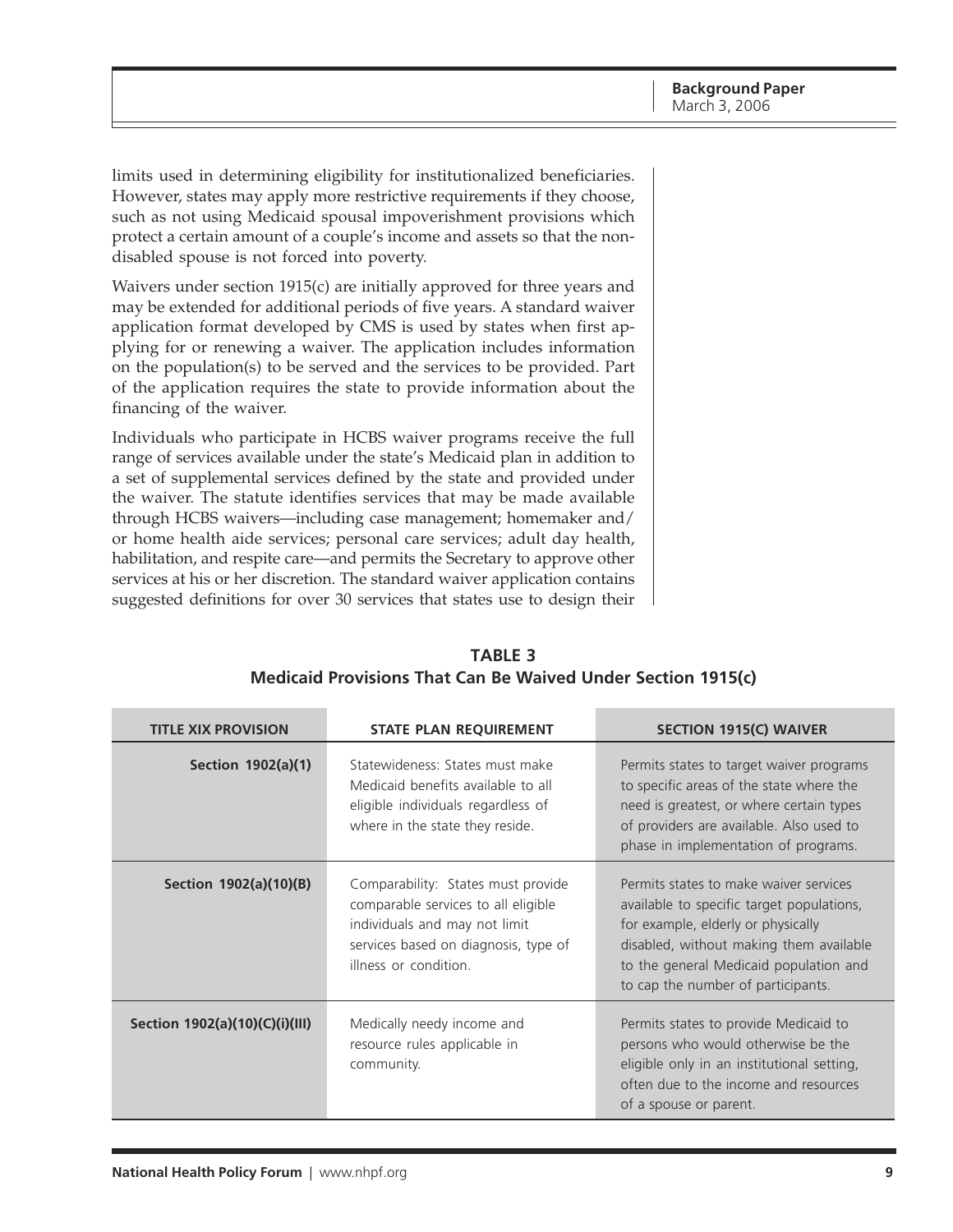<span id="page-9-0"></span>HCBS programs. States are free to adapt, modify, or completely change these definitions to best fit the needs of the program.

The flexibility provided under section 1915(c) has resulted in a great deal of diversity among HCBS waiver program benefits across and within states. Many services that are now part of waiver programs were initially provided exclusively with state or local funding. The waiver enables them to tap into the state-federal matching and reimbursement structure. For example, prior to the enactment of the HCBS waiver authority, services like supported employment for people with developmental disabilities, personal care services, mental health care, and case management services often were not reimbursed as Medicaid services and were provided with state and local funds. The waiver program authority enabled states to shift much of the cost of these services to the federal government in the form of federal Medicaid matching payments.

#### **Cost Neutrality**

The statutory requirement that section 1915(c) waivers be "cost neutral" has been a key element of the application and approval process. Cost neutrality means that the average per capita HCBS waiver costs (including the cost of any other Medicaid state plan services furnished to HCBS waiver participants) must be less than or equal to the service costs for a similar population in an institution (including the cost of any other Medicaid state plan services furnished to institutionalized beneficiaries).

While the formula appears straightforward, calculating the cost of services can be complex, particularly in the case of a new program without experience on which to base estimates. A state must project the extent to which waiver program participants will use various services and how much the state will pay for those services. These estimates are then compared to a group of institutionalized individuals with similar needs. Identifying a comparable population can be difficult and, as more people are diverted from institutions, there is a smaller institutional base against which costs can be compared.

#### **Calculating Cost Neutrality**

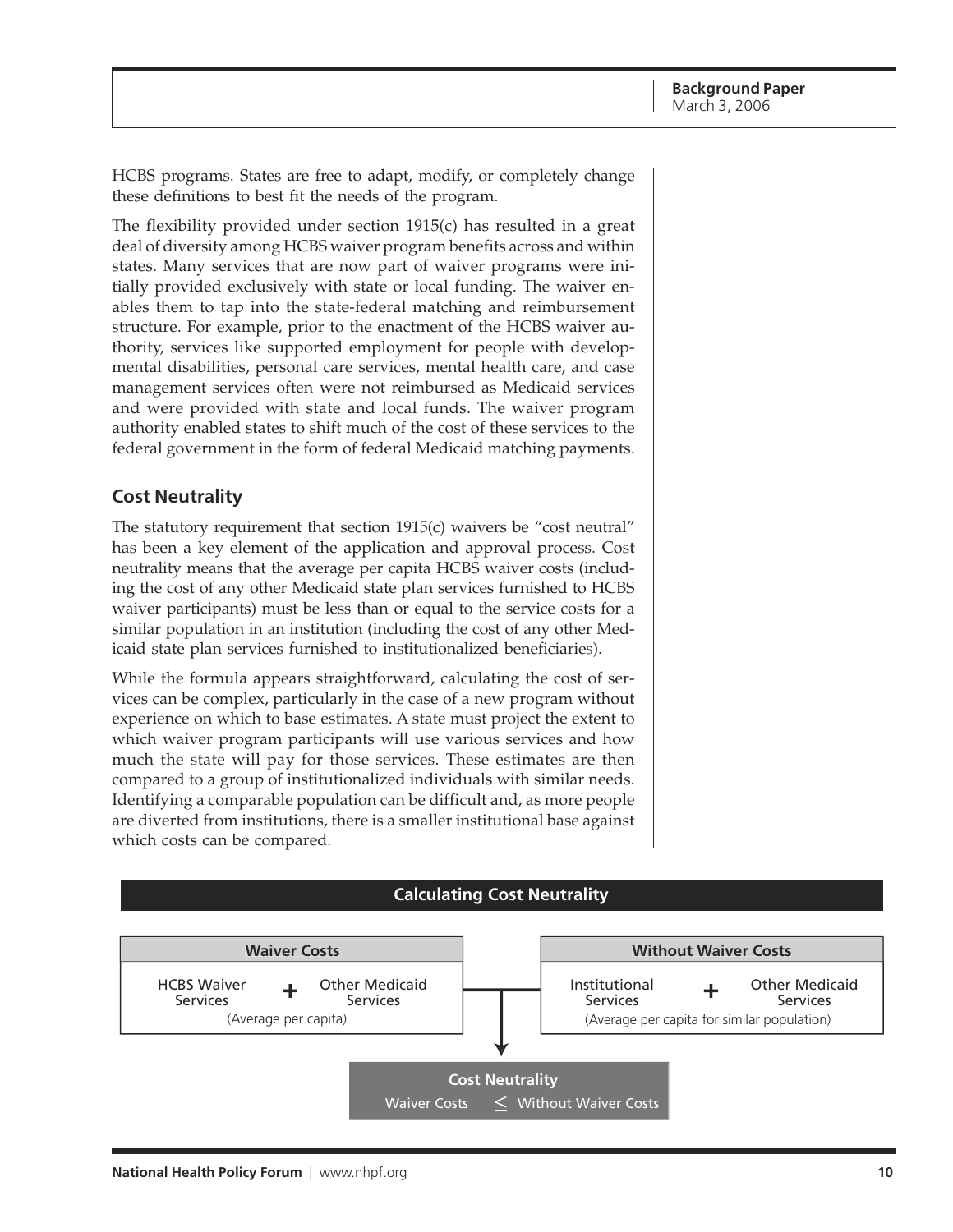<span id="page-10-0"></span>Actual expenditures may vary from the estimates provided in the waiver application. For example, costs for a particular participant may exceed the per person costs used to calculate cost neutrality. This is permissible as long as overall program costs (that is, per capita costs multiplied by the number of participants) do not exceed the amount that would have been incurred for program participants in an institutional setting. CMS monitors actual costs relative to projected costs, and states must adjust their projections if cost neutrality limits are exceeded.

## **REBALANCING INSTITUTIONAL AND COMMUNITY-BASED CARE**

States have made significant efforts to accommodate the increasing demand for home and community-based care by rebalancing their longterm care systems. However, despite the progress that has been made toward increasing the proportion of people receiving HCBS, the institutional bias inherent in Medicaid continues to create barriers for people wishing to receive services in the community. At the most fundamental level, the institutional bias stems from the fact that under federal statute, state Medicaid programs must provide nursing home benefits to beneficiaries over age 21, whereas HCBS waiver program services remain an optional Medicaid benefit.17 Nursing facility care must be made available to all eligible individuals statewide, but states can place limits on the size and number of HCBS waiver programs. As a result, waiver programs are not available to beneficiaries on the same basis as institutional services. Medicaid eligibility rules and procedures, fragmentation and lack of community resources, and fiscal constraints also contribute to the institutional bias and affect states' ability to expand HCBS waiver programs.

National trends in Medicaid program growth show that institutional services are still the primary vehicle for delivering long-term care. However, national trends mask significant differences among states. In Oregon, for example, over 70 percent of Medicaid long-term care spending in 2004 went to HCBS, whereas HCBS represented only 5.2 percent of long-term care expenditures in Mississippi.18

### **The First Step: Meeting Eligibility Requirements**

Medicaid eligibility rules determine who qualifies to participate in HCBS waiver programs. Applicants must meet both financial and functional eligibility criteria. They must have limited income and assets and be determined to be in need of an "institutional level of care." In addition to these requirements, states determine whether an applicant is in a group targeted by a waiver program (for example, someone age 65 and older or a child who is medically fragile). Both financial and functional eligibility rules can create barriers to access to HCBS; as a result, most people are very poor and very disabled by the time they qualify for services.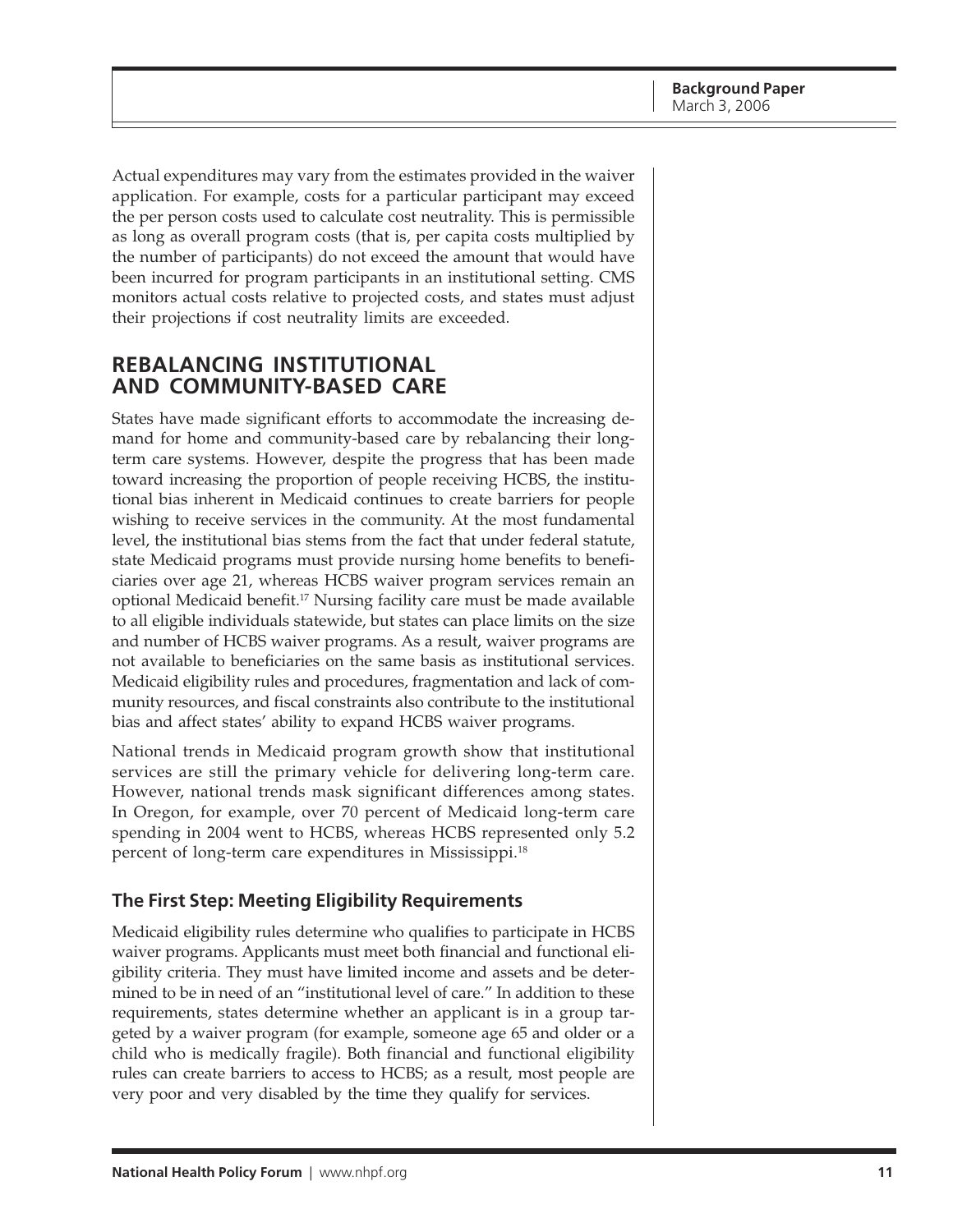In order to receive HCBS, individuals must first meet the financial eligibility requirements for Medicaid. Medicaid financial eligibility for seniors and people with disabilities is based on the rules used to determine eligibility for Supplemental Security Income (SSI). The income threshold changes every calendar year; in 2006, an individual receiv-

ing SSI cannot have income that exceeds \$603 per month. However, states can elect to create eligibility groups to cover the elderly and individuals with disabilities at higher income levels. Thirty-three states have elected to allow individuals to qualify for nursing home care at 300 percent of the SSI limit (\$1809 per month in 2006).

# **In 2000, 13 states had more restrictive income eligibility criteria for HCBS waiver participants than for nursing home residents.**

The majority of waiver programs (74 percent) use the same, higher income standard for their HCBS waiver programs as is used for institutional services. However, 23 percent set income limits at 100 percent of SSI; the remaining 3 percent of programs set eligibility between 100 and 300 percent of SSI.<sup>19</sup>

A study by the American Association of Retired Persons in 2000 revealed that financial eligibility policies in some states contribute to the institutional bias.20 It found that 13 states had more restrictive income eligibility criteria for HCBS waiver participants than for nursing home residents. In addition, four states had more restrictive asset tests (that is, the amount of assets an individual is permitted to retain in order to be eligible) for waiver participants, and 19 states did not use the same spousal impoverishment protections for individuals receiving care through HCBS as opposed to in an institution. These policies create incentives to utilize institutional services in order to avoid impoverishment and to protect spousal assets.

Medicaid financial eligibility determinations for the elderly and people with disabilities are usually done by the same state agency that determines eligibility for Temporary Assistance for Needy Families (TANF) and Medicaid for families and children; the determinations for the elderly and people with disabilities make up only a small portion of the agency's caseload. Federal rules require that financial eligibility determinations be made within 45 days from the date of application (90 days when a disability determination is necessary). However, people who are in need of long-term care services often enter the system upon discharge from a hospital or when a crisis occurs; 45 days may be much too long to wait for a determination and may hinder placement in a community-based setting. As a result, an applicant may be placed in an institutional setting because the nursing homes and ICFs/MR are usually more willing than community-based providers to accept the risk of nonpayment should the applicant be found ineligible for Medicaid.

Some states have addressed this issue by placing responsibility for financial eligibility in the same state agency that provides long-term care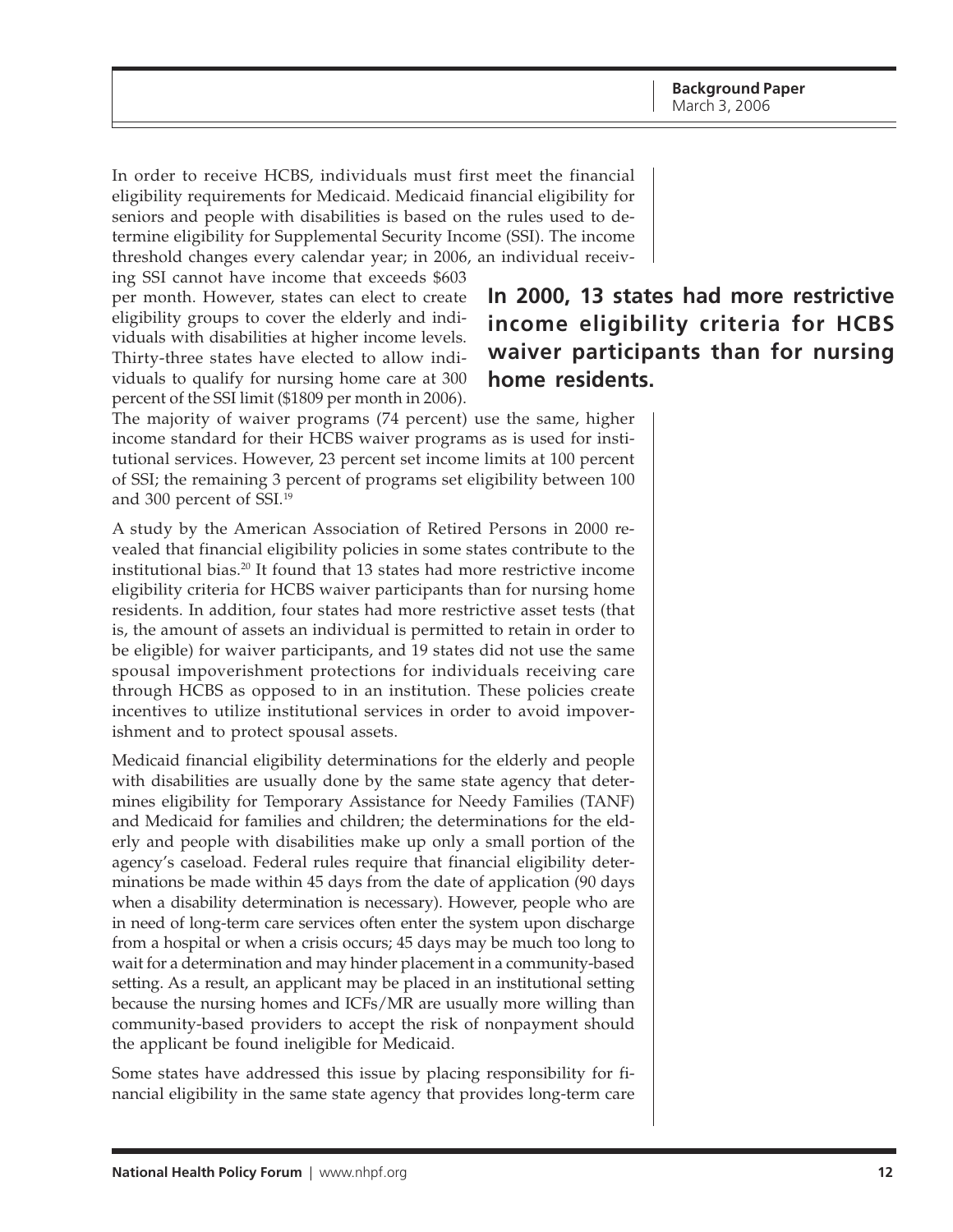<span id="page-12-0"></span>services so that determinations can be completed more expeditiously. Other states have established "presumptive eligibility" for HCBS waiver programs to ensure that providers receive payment during the eligibility determination period.<sup>21</sup> For example, the state of Washington has had a state-funded program for several years that allows individuals to receive services while their eligibility is being verified. State officials estimate that it costs less than \$100,000 per year to provide services to people who are ultimately found to be ineligible for Medicaid, but that cost is far exceeded by the savings generated by diverting clients from institutional care.<sup>22</sup> States have also expedited eligibility by offering applicants assistance with completing forms and collecting necessary documentation.

Once an applicant is found financially eligible, he or she must meet functional eligibility requirements in order to qualify for enrollment in a HCBS waiver program. This functional determination is generally based on the extent to which an individual is able to perform various activities of daily living (ADLs, which consist of eating, bathing, toileting, dressing, and mobility) or instrumental activities of daily living (IADLs, which include shopping, performing housework, doing laundry, meal preparation, money management, and medication management). The level of assistance needed in completing ADLs and IADLs determines whether the applicant needs an "institutional level of care." By statute, eligibility for HCBS waiver programs is tied to eligibility for institutional services. Many policymakers, state officials, consumers, and advocates have argued that the need for more costly services could be delayed or avoided if HCBS were made available before an individual's ADLs and IADLs deteriorate to the point of requiring institutional services. Vermont recently received approval for a long-term care section 1115 demonstration project that will test this theory. It establishes three levels of care, including a "moderate need group" who are at risk but do not yet require the level of care provided in a nursing facility and who will receive a narrow set of Medicaid-funded community-based services.

Although eligibility for the HCBS waiver program remains tied to institutional eligibility, the DRA of 2005 provides states the flexibility to establish different functional eligibility criteria for institutional versus HCBS care in the new state plan option. This flexibility has been long sought by states and the disability community alike.

### **The Next Step: Navigating the Service Delivery System**

Individuals with disabilities and seniors with functional limitations need assistance in areas as diverse as housing, transportation, education, habilitation, light housekeeping and meal preparation, personal assistance, and skilled nursing care. While some services, such as personal care, are needed by people with a variety of disabilities, other services are specific to the type of disability being addressed. In addition, waiver participants

**The level of assistance needed in completing ADLs and IADLs determines whether the applicant needs an "institutional level of care."**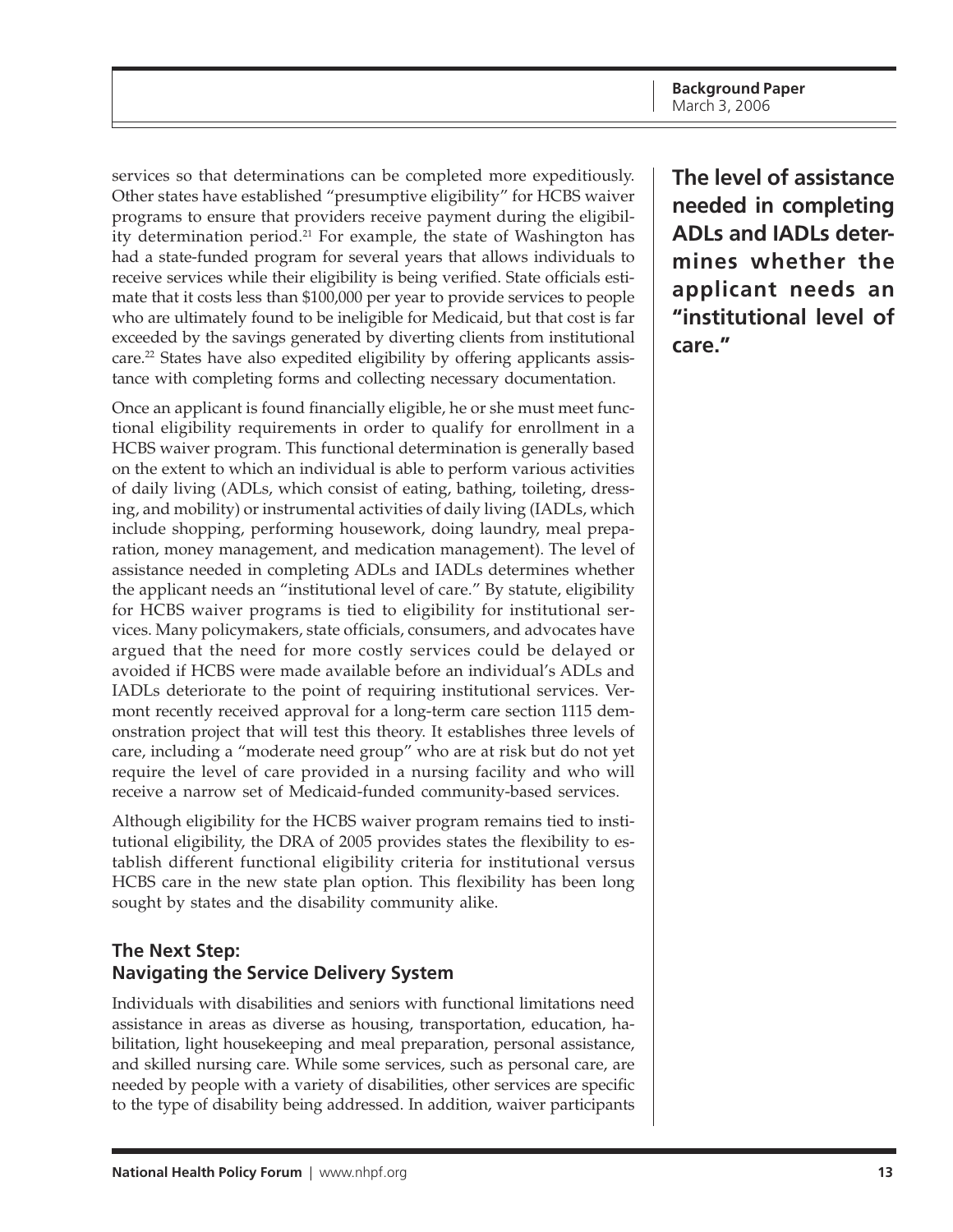often do not fit neatly into a single category. For example, a senior may need mental health services and may also need other general health services related to aging. A person with developmental disabilities who has primarily used habilitation services may need support in managing other health issues as well. People with traumatic brain injuries often do not fall clearly into any one service area.

As might be expected, given the range of populations served and the differing needs of each population, multiple agencies within a state are involved in the delivery of waiver services. Before the HCBS waiver authority existed, many of these separate agencies were created to serve specific populations.

# **Oregon's single point-of-entry system merges responsibility for all institutional and community-based care in one state agency.**

For example, most states have distinct offices that administer programs for the elderly, individuals with MR/DD, and people with mental illness. Lack of coordination among these agencies and with separate housing, education, and transportation agencies creates barriers for people in need of services. These logistical problems can add to the institutional bias; it may be easier for a person in crisis or a person being discharged from a hospital to go to an institutional setting where a range of services can be provided than for families and referral agencies to cobble together the multiple support services needed to keep the person in the community.

States have developed a number of strategies to address the difficulties that Medicaid applicants encounter in navigating the service delivery system. Single point-of-entry systems, or "one-stop shops," have been implemented in a number of states. One-stop shops may perform a variety of functions, including offering information, performing functional and/or financial eligibility determinations, assisting consumers with completing Medicaid applications, and developing plans of care. Perhaps one of the best-known examples is Oregon's single point-ofentry system, which merges responsibility for all institutional and community-based care in one state agency.<sup>23</sup> This approach allows for an effective exchange of information about all available options and combines responsibility for assessment, determining eligibility, and care coordination. As a result, Oregon is able to align policies and promote common goals across all programs. Other states have also developed consumer resource centers or hotlines that integrate information about the range of available services.

Another strategy is diversion programs in which caseworkers are assigned to work with discharge planners in hospitals or to go into rehabilitation or nursing facilities shortly after a person is admitted. The caseworkers then assist individuals with planning for placement in the community to ensure that the necessary supports are available. Indiana, for example, mandates a preadmission screening for all individuals seeking placement in a nursing home to make sure the consumer is told about all options for care. Case managers work closely with consumers until home or community-based care is established.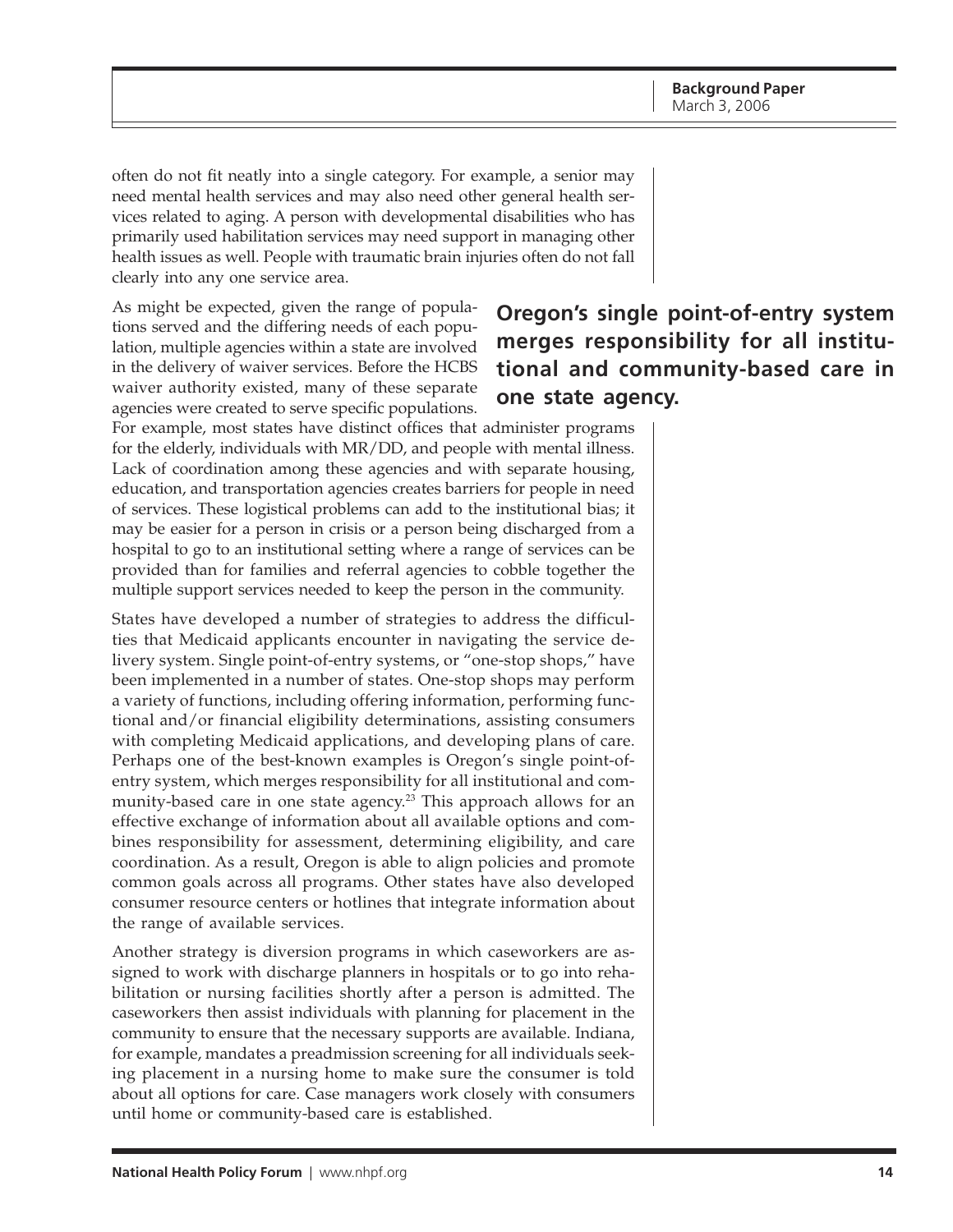<span id="page-14-0"></span>Some states are also working to develop community capacity in areas where there are provider shortages. A few states have modified their Nurse Practice Acts to make it possible for trained caregivers to perform tasks normally performed by a nurse.<sup>24</sup> Consumer-directed care, in which consumers recruit, hire, and supervise their own personal care attendants, is another strategy that states have used to expand the available pool of service providers. Consumers may hire friends and acquaintances or even family members—people who would not usually enter the existing workforce. In Vermont, for example, over half of the personal care delivered through the HCBS waiver program is initiated at consumer direction.25 Through Systems Change Grants, a number of states have also undertaken activities to recruit and train workers.26 For example, Arkansas implemented a public awareness campaign to provide information about the importance of direct care workers and established a Web site and toll-free number for statewide recruitment. Illinois worked to get new legislation passed that increased wages for personal care assistants, and Kentucky developed a curriculum to help train direct service workers.

The DRA of 2005 includes a new Medicaid state plan option under which coverage of self-directed personal assistance services can be included as Medicaid benefits for the elderly and people with disabilities. This expansion of the highly popular "cash and counseling" approach is expected to enable states to expand the use of consumer direction and make community-based care more efficient and accessible.

#### **Managing Costs**

Program costs are a significant concern for states working to rebalance their long-term care systems. State budget constraints often drive the extent to which HCBS waiver services are made available. Although a shift away from institutional care is sought by advocates and required by legal actions, both state and federal policymakers have repeatedly raised concerns about potential cost increases that could result from broader availability of HCBS. These concerns stem primarily from what is known as the "woodwork effect," a phenomenon in which individuals who would not otherwise be willing to apply for institutional care would seek out the more desirable community-based services if they were made widely available through Medicaid. Such increased utilization would be likely to increase program costs and counteract any savings achieved by providing less expensive care in the community. The provision in the DRA of 2005 which permits states to set less stringent functional eligibility criteria for HCBS than for institutional services, potentially increases the number of people who will qualify for HCBS. In its budget estimate for the DRA of 2005, the Congressional Budget Office estimated that the state plan option for HCBS would increase Medicaid spending by \$766 million over five years.<sup>27</sup>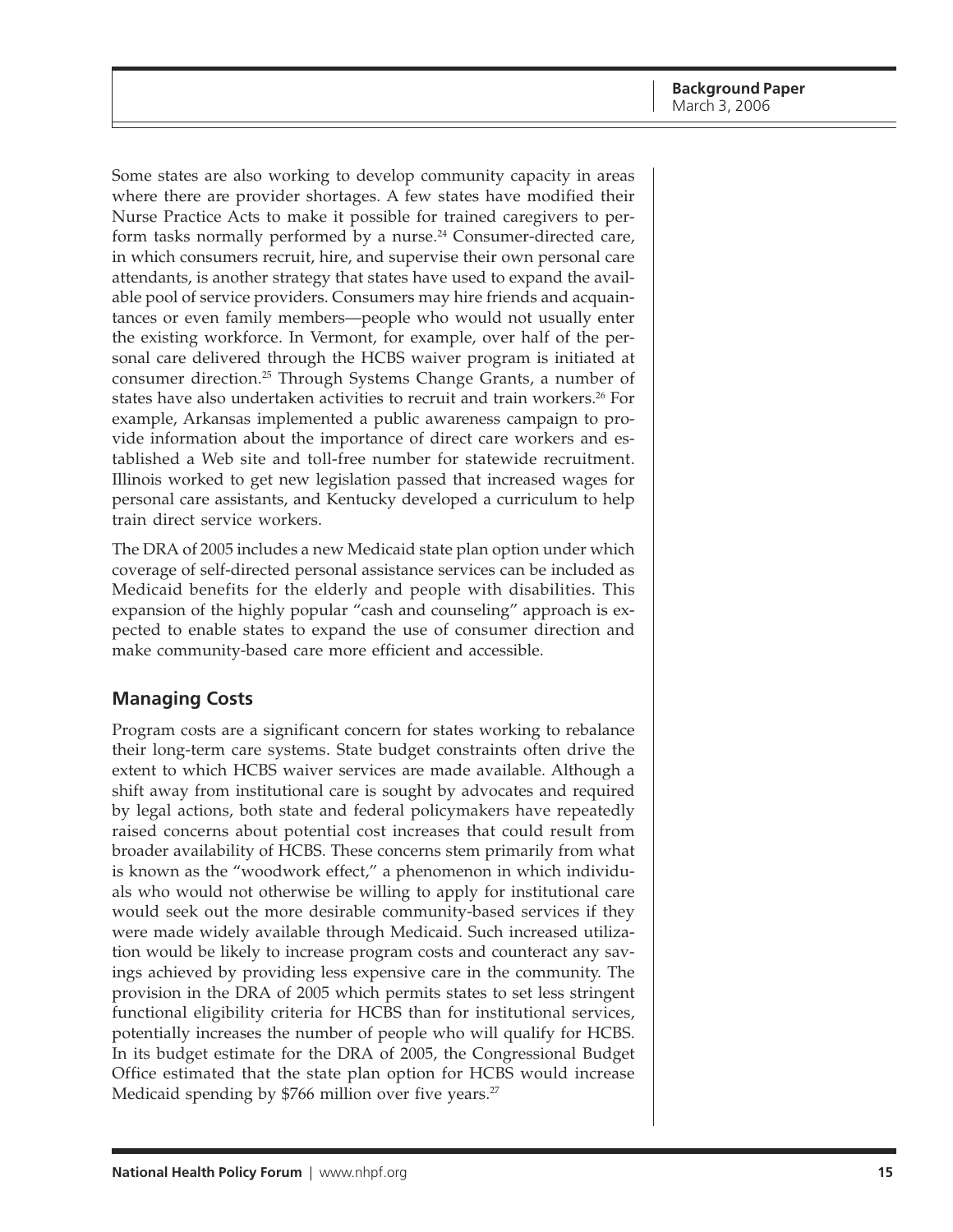<span id="page-15-0"></span>Average HCBS waiver program expenditures in 2002 were \$18,332 per person across all population groups.<sup>28</sup> However, the average costs by population varied greatly, from \$3,612 to \$34,581 (Figure 2). The highest costs are for people with mental retardation because of their intensive need for habilitation training and supervision, often on a 24-hour per day basis. In fact, the MR/DD population accounts for almost threequarters of all HCBS waiver program expenditures (see Table 1).

Although waiver expenditures reported here do not include the costs of other Medicaid state plan services (such as physician visits) incurred in community settings, it appears that, in most cases, HCBS waiver services would be more cost-effective on a per-person basis when compared with institutional costs. One study of residential services for people with MR/DD found that the average annual expenditure in 2002 for ICF/MR residents was \$85,746 as compared to \$37,816 for each HCBS recipient.29 The average annual Medicaid expenditures per beneficiary for nursing home care were \$21,890 in 2001 as compared to \$6,181 for an elderly person with functional deficits in an HCBS waiver program.30 One of the reasons that institutional costs are so much higher than those for HCBS is that the



**FIGURE 2**



*Source: Kitchener et al. for the Kaiser Commission, July 2005*

cost of room and board are included in institutional payment rates but not in HCBS rates. Advocates point out that the exclusion of housing costs from federal Medicaid reimbursement for HCBS waiver services further contributes to the institutional bias (see "Housing and the HCBS Waiver Program," next page).<sup>31</sup>

Research findings on the overall cost-effectiveness of HCBS waiver programs have been mixed.<sup>32</sup> Some studies have found substantial cost savings. Others have found that, although average costs per recipient were less than institutional costs would have been, the program did not result in savings overall because many waiver participants would not have otherwise entered an institution. One report that conducted an extensive review of the research literature concluded that the woodwork effect seriously impeded the cost-effectiveness of home and community-based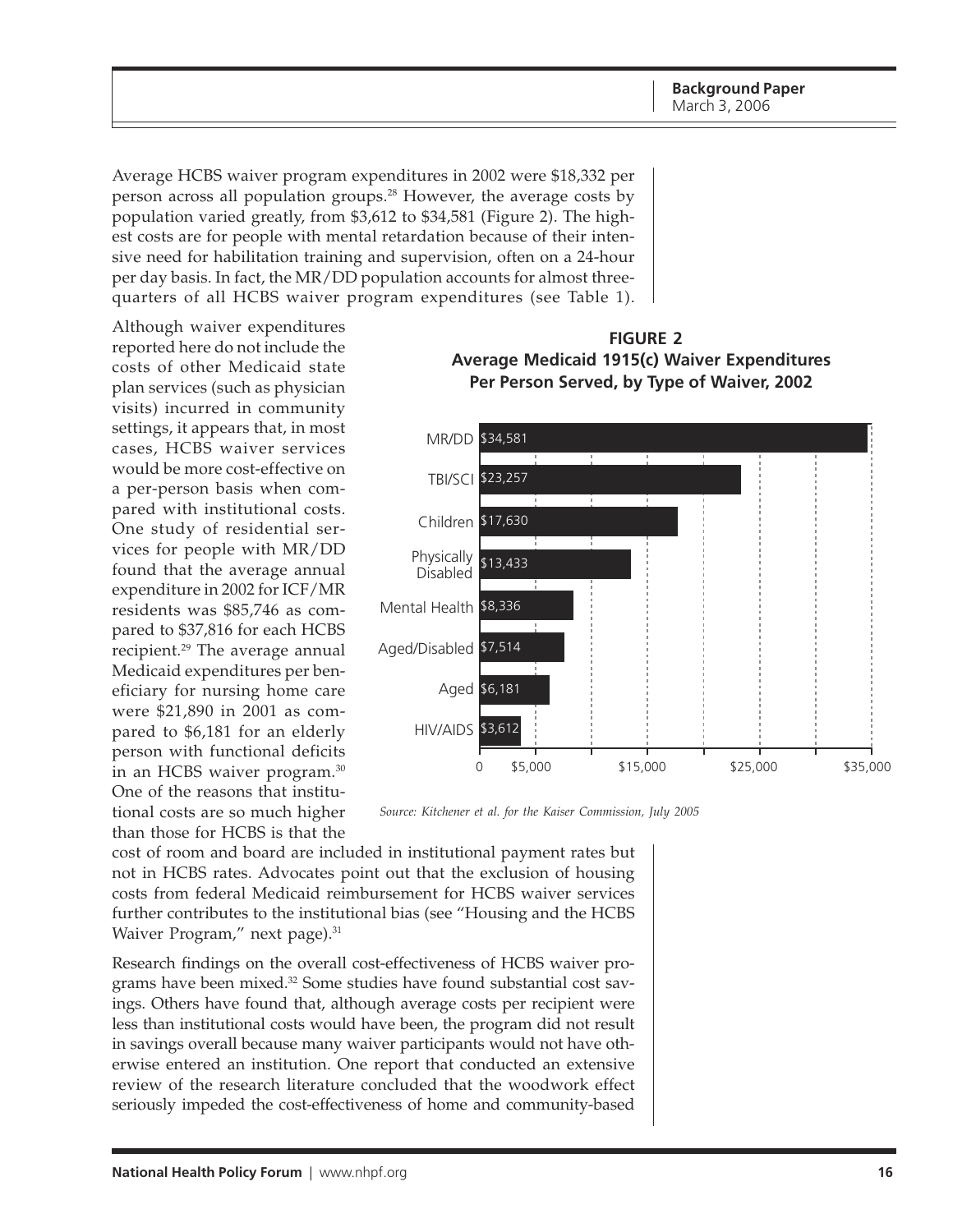services.<sup>33</sup> The author further suggested that targeted eligibility, limited benefit levels (taking into account availability of informal supports, such as family members), and a strong emphasis on services provided in alternative residential facilities (such as assisted living facilities or small group homes) will increase the chances that HCBS will be cost effective.

It should be noted that the studies examined here were conducted early in the history of the waiver program and there has not been a rigorous evaluation in recent years. However, some analysts believe that the factors influencing cost are not likely to have changed in the intervening years. Although the potential impact of the woodwork effect is difficult to establish, the Government Accountability Office in 2001 estimated that as many as 2.3 million adults living in home or community-based settings are at risk of institutionalization because of their need for assistance with self-care activities.34

Concerns about the woodwork effect on state and federal budgets have led to limitations on the availability of HCBS waiver programs, limitations that often generate strong resistance from the disability community. States use two primary methods to control program costs: caps on the number of participants and caps on spending per participant.

#### **Housing and the HCBS Waiver Program**

Medicaid federal financial participation is not available to pay for expenses such as housing, food, and utilities for participants in HCBS waiver programs except in limited circumstances, that is, for out-of-home respite care in state-approved facilities (not private residences) and room and board of a live-in caregiver. Individuals are expected to use their own income and resources (for example, SSI cash assistance benefits and earnings from employment) to meet living expenses. In contrast, room and board costs are embedded in per diem nursing facility and ICF/MR rates. This exclusion complicates the provision of support services in the community. In most communities, SSI payments, which amount to \$603 per month in 2006, are not sufficient to pay for necessary expenses such as rent, food, utilities, and clothing. Waiver participants must usually own their own homes, live in congregate settings, or obtain subsidized Section 8 housing, which is usually scarce.

The room and board exclusion also affects Medicaid eligibility. In a state with a "medically needy" eligibility group, a person whose income exceeds 300 percent of SSI may qualify for Medicaid if he or she has high medical expenses. For example, a person with income at 400 percent of SSI may be able to obtain financial eligibility for Medicaid because the cost of nursing facility care (which includes housing and food) is counted as a medical expense for eligibility purposes. (His or her income would defray some of the Medicaid costs.) In the community, however, the costs of housing for this same person may not be counted toward the medically needy income standard, and he or she may not become eligible for Medicaid as a result.

Many states make non-Medicaid supplementary funding available to assist individuals with expenses for setting up their own living arrangements or rent when their income and resources are not sufficient. For example, both Connecticut and Florida have set aside funds for this purpose.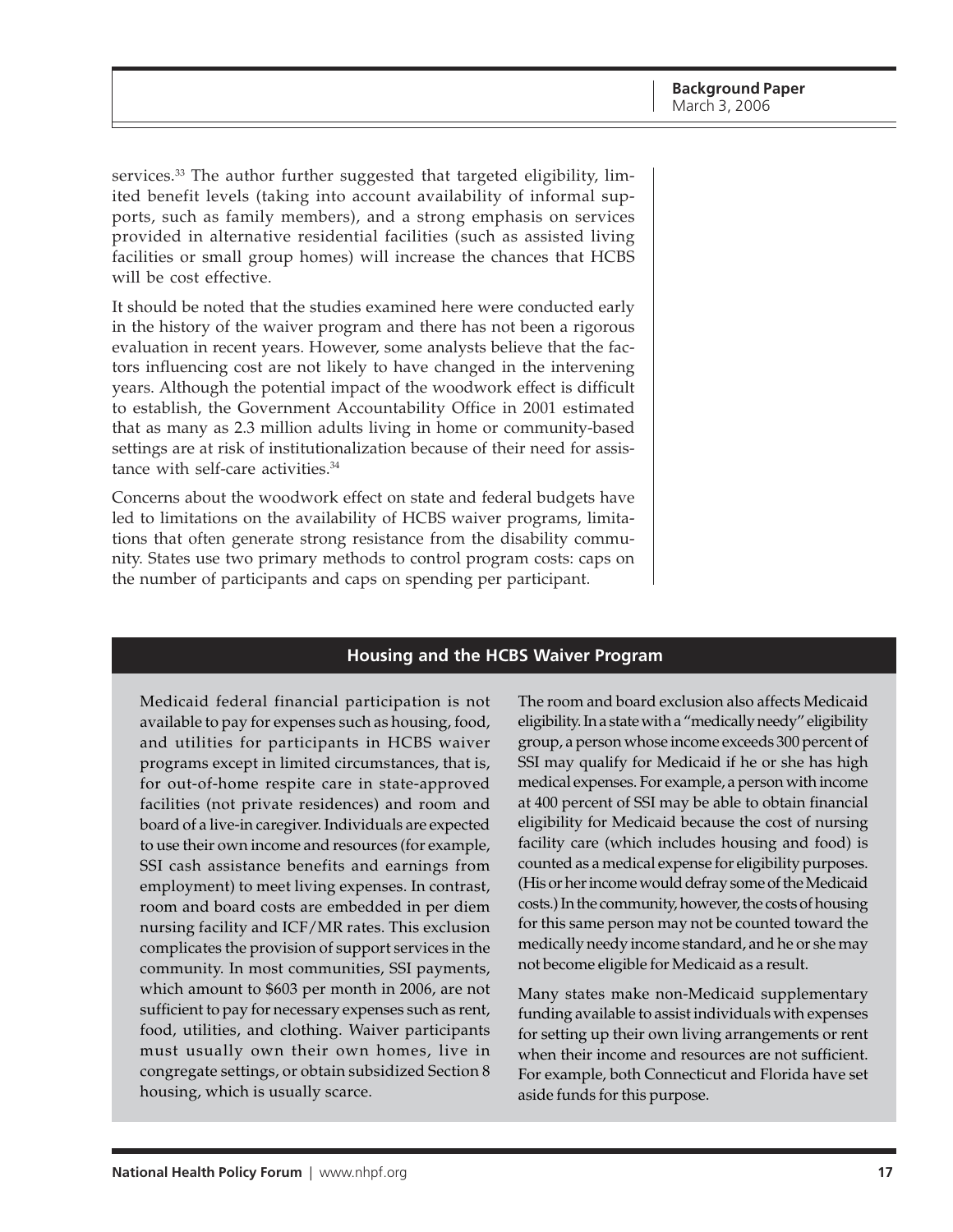<span id="page-17-0"></span>Caps on spending per participant are set either as a fixed dollar amount or as an average amount so that expenditures for some participants can be higher than average while expenditures for others are lower. These cost control measures can have several effects for consumers. Participants already in waiver slots may be unable to have needed services and supports added to their plans of care, resulting in greater burden on family caregivers or unmet needs for the participant. When services are added to plans of care (or when states are pressured to maintain existing services in the plan of care regardless of whether they continue to be effective), higher spending per participant results. Most states limit appropriations for HCBS waiver services in each year, so greater per-person spending will mean that fewer people can be served. Some analysts have pointed out that caps on per-person spending actually benefit consumers awaiting a waiver slot because more people can be served, albeit at a lower cost per person.

Caps on the number of participants may result in an eligible individual having no alternative other than institutionalization when all waiver program slots are filled. In addition, states have the option to not fill slots that do become available in order to contain costs. Historically, most states have had significant waiting lists for their waiver programs. A recent study found that there were 102 waiver programs with waiting lists of almost 207,000 people in 2004, an increase of almost 49,000 people since 2002.35 The study attributes this increase to the decline in the number of available waiver slots and increased demand due to interest generated by the *Olmstead* decision and the New Freedom Initiative.

#### **Money Follows the Person?**

One of the goals of rebalancing efforts, and a key priority for consumers and advocates, is to tie funding to specific individuals and to keep it flexible and available as an individual's needs change, regardless of the setting in which services are delivered. However, state budget processes often do not support the concept of ensuring that the "money follows the person." States generally budget separately for each longterm care service: funding for nursing homes is a separate budget item from waiver program services and, as mentioned previously, may even be administered by a different agency within the state government. This can negatively affect beneficiaries on a number of levels. For example, it may not be possible for a person with physical disabilities residing in a nursing home to receive services in a community setting if the waiver program budget is already committed to other participants, even though Medicaid funds are currently being spent for the nursing home stay for that individual.

To address this concern, a few states have consolidated both institutional and HCBS budgets within the same administrative subdivision. Sometimes known as "global budgeting," the subdivision is given a cap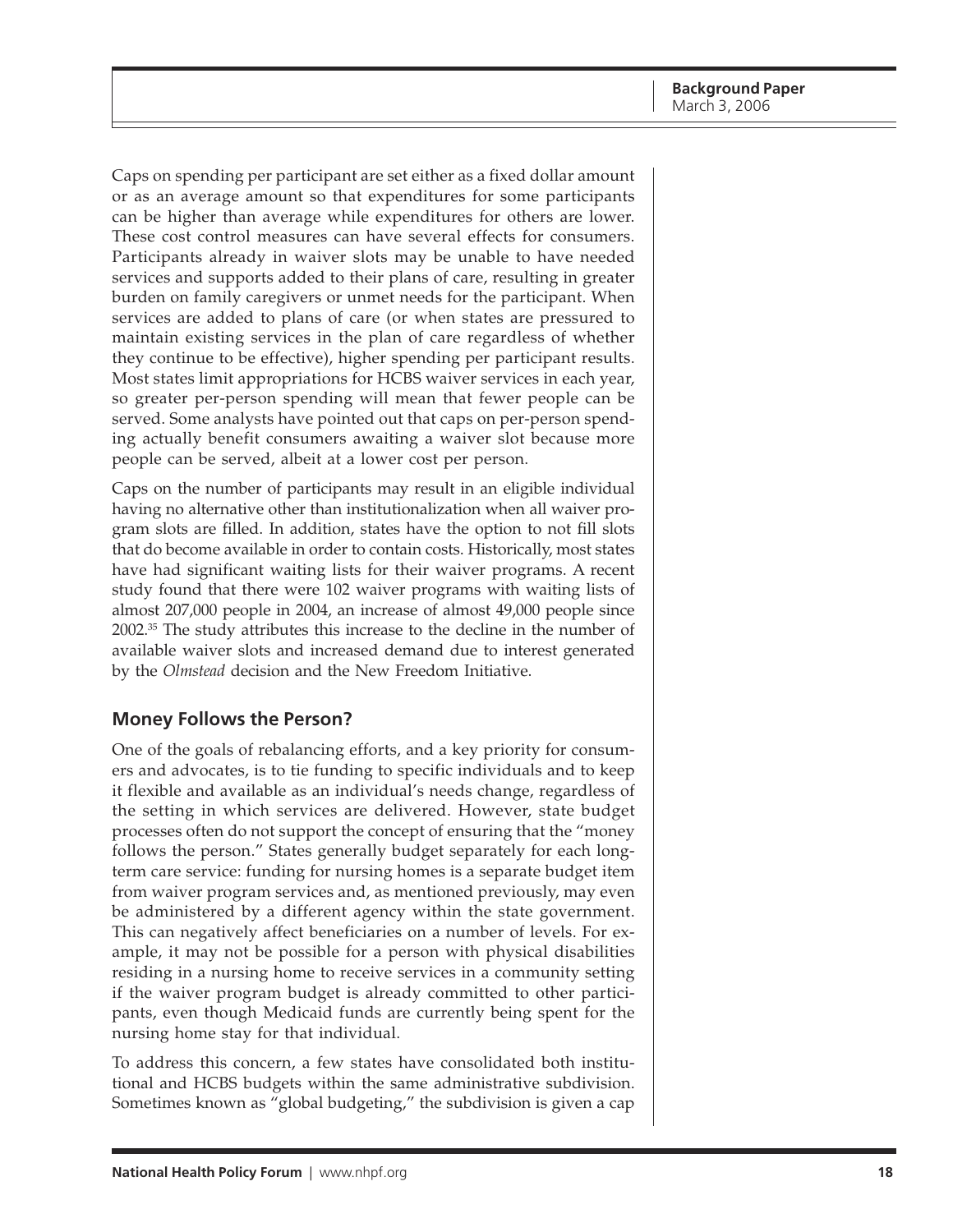<span id="page-18-0"></span>on total spending as well as administrative flexibility within the spending limit. As waiver program participants' needs and preferences change, the money can more readily follow the person because the funding is redirected administratively.<sup>36</sup> For example, Texas, Vermont, and Wisconsin have statutory language that authorizes the transfer of savings from the nursing home budget to the home and community-based care budget. In Oregon, Washington, and Vermont both institutional and HCBS budgets are managed by the same administrative subunit. Legislatures in each of these states set only a total long-term care budget, rather than separate amounts for nursing homes and community-based care.

Budget constraints often prevent states from devoting new funds to the expansion of HCBS, prompting some states to redirect funds from institutions to HCBS programs. For example, states have drastically reduced the populations in large state institutions that serve individuals with MR/ DD in favor of supported living in small residential homes and apartments. The population in large ICFs/MR (16 or more beds) decreased from 117,147 in 1988 to 63,834 in 2004.<sup>37</sup> Because the vast majority of large ICFs/MR are state-operated, states have the ability to redirect their developmental disability agency budgets toward community-based options. This shift is more complicated for seniors and people with physical disabilities, because they receive institutional services primarily through nursing homes operated by private providers that often have strong political lobbies. Attempts to reduce payments to nursing homes are usually met with powerful opposition.

A few states have devised strategies to divert funds from nursing homes to HCBS. Nebraska and Iowa, for example, have established conversion funds with state-only money that help nursing facilities convert beds to assisted living units. Minnesota enacted legislation that authorized a negotiated adjusted rate to be paid to nursing facilities for closing Medicaid beds and also provided incentives for facilities to close beds temporarily.

Some states also bundle all long-term care services into one capitation rate. This payment is set in a way that provides both resources and incentives for managed care organizations to develop less expensive alternatives to institutional care.38 Capitated programs to date are operating in seven states but are fairly small, and they vary in the type of federal waiver authorizing the program.39

## **SHAPING THE FUTURE OF MEDICAID HCBS**

Almost 70 percent of total Medicaid expenditures go toward services for only about 25 percent of beneficiaries: the elderly and people with disabilities. Long-term care services for these populations are a main driver of overall costs for the Medicaid program. More effective and efficient systems of care for the elderly and people with disabilities have become increasingly essential to the Medicaid program's financial viability.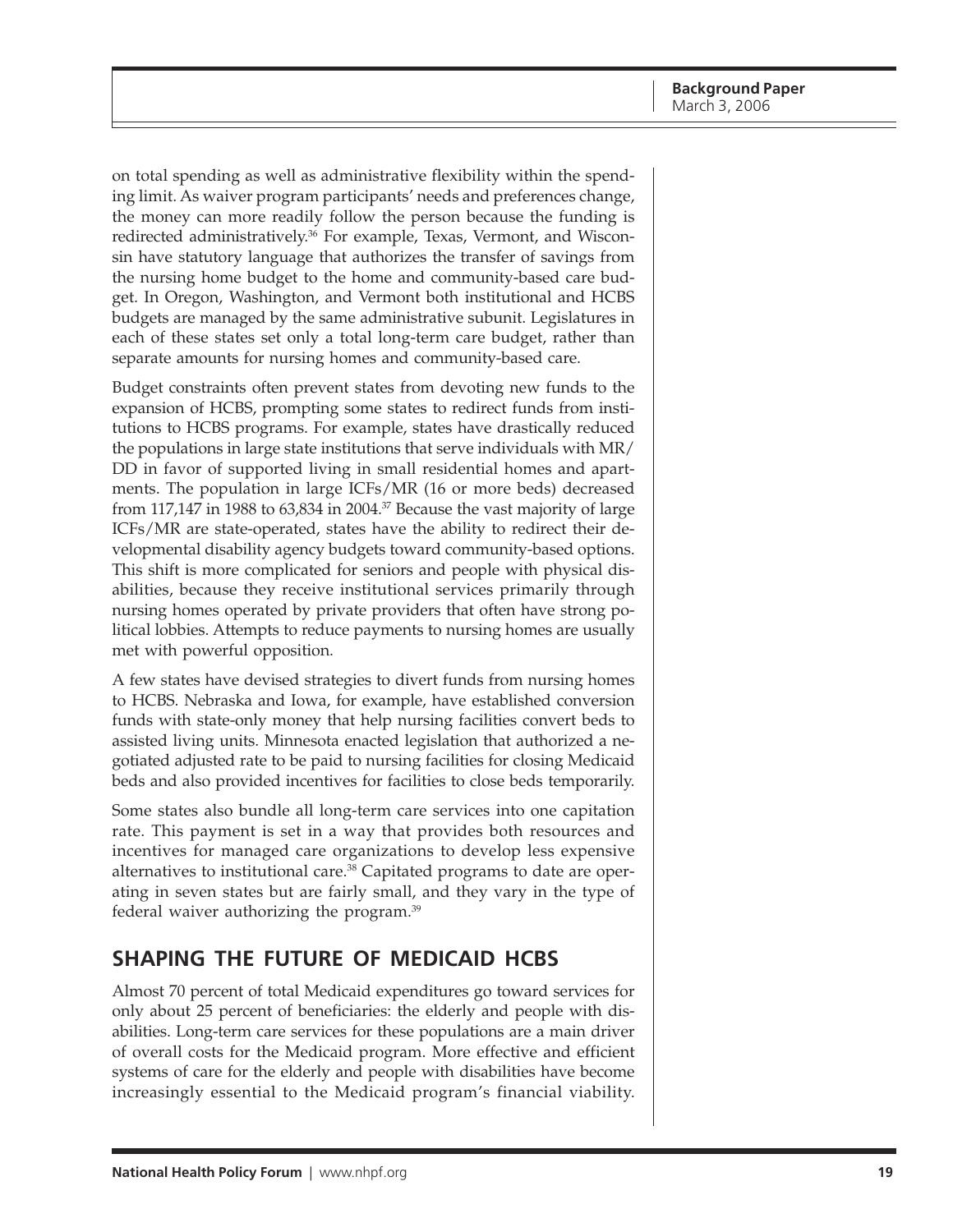<span id="page-19-0"></span>Although they are not the only mechanism for achieving cost-effective long-term care, HCBS waiver programs may provide a lower-cost alternative to institutional services on a per capita basis and, therefore, are attractive to states looking to control long-term care costs and provide a more desirable setting for beneficiaries.

Despite states' progress toward rebalancing their long-term care systems through the use of innovative strategies such as single point-ofentry systems and global budgeting, many challenges to broad access to HCBS remain. At the root of most of these challenges is financing. Expanded access to HCBS will likely attract a larger number of participants, thus increasing costs. Further, significant differences in the extent to which states fund community-based services raise the question of how well these programs are meeting beneficiaries' needs. One recent study found that 58 percent of dual eligibles (that is, people eligible for both Medicare and Medicaid) living in the community report unmet needs for help with activities of daily living.<sup>40</sup> The federal government and states must strike a delicate balance beween operating waiver programs within very real fiscal constraints and meeting the needs of seniors and people with disabilities.

#### **The Deficit Reduction Act of 2005**

Enacted on February 1, 2006, the DRA of 2005 will permit states to offer HCBS as a Medicaid state plan option rather than through a waiver that must be periodically renewed. Effective January 1, 2007, the state plan option may be used to cover eligible individuals up to 150 percent of the federal poverty level with flexibility to set more generous income and resource limits. States may also set more stringent functional eligibility criteria for institutional services than for HCBS and are permitted to provide up to 60 days of presumptive eligibility for HCBS services. As under the current waiver program, states will be able to cap the number of individuals enrolled in the HCBS state plan option and will not be required to make the services available on a statewide basis.

One significant difference from the current waiver authority, however, is that the new law does not include a waiver of the Medicaid comparability requirement. Comparability requires that available services must be equal in amount, duration, and scope for all beneficiaries within a Medicaid eligibility group. States currently use waivers of comparability to target specific services to certain populations. For example, a respite benefit, which provides temporary care while usual caregivers are absent, may be made available to families of individuals with MR/DD but not to those with physical disabilities. It is unclear at this writing how this apparent conflict with states' current ability to design their waiver programs may affect the use of the new state plan option. States may continue to use section 1915(c) and section 1115 programs in addition to the new state plan option.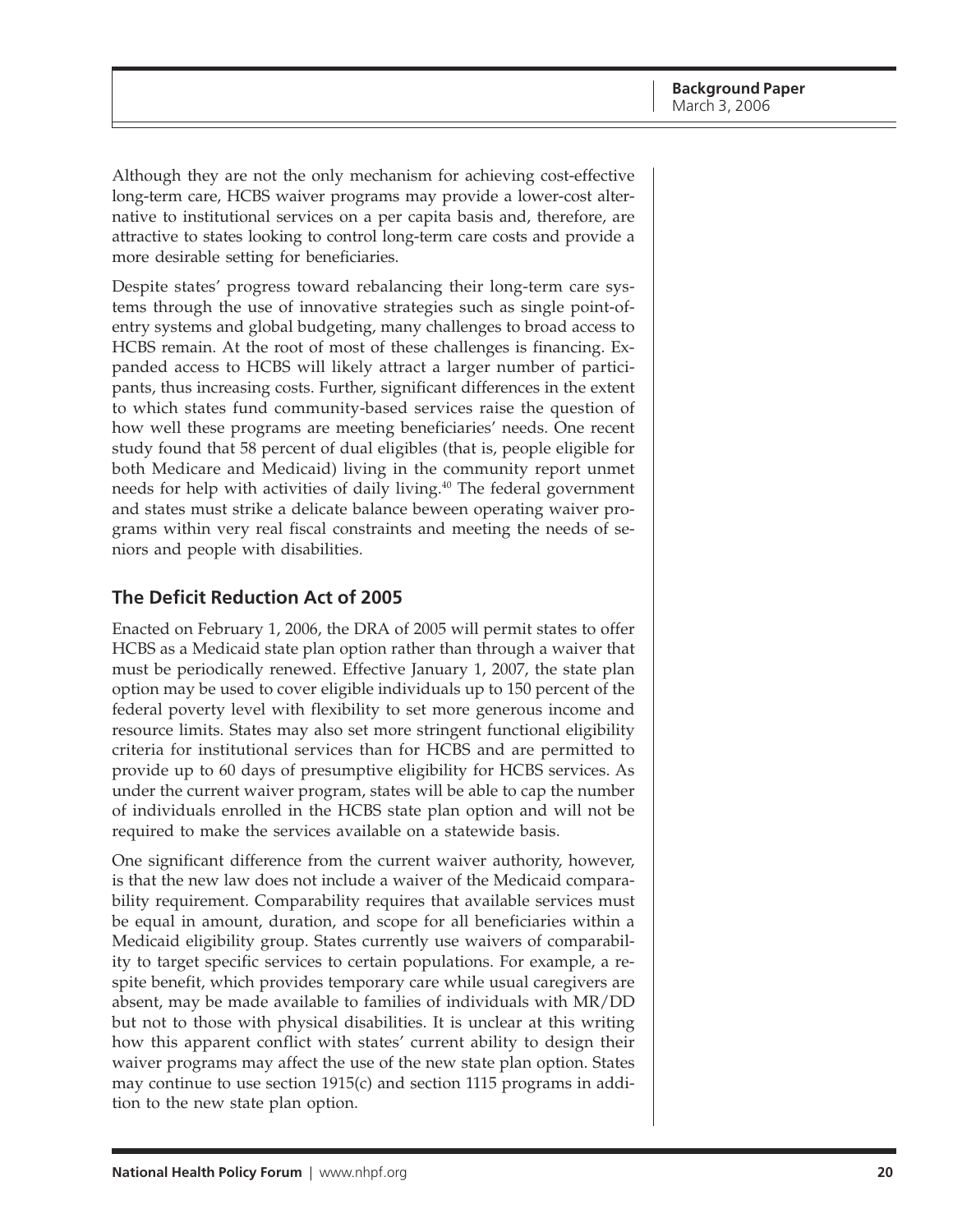<span id="page-20-0"></span>The law also authorizes a "Money Follows the Person" demonstration project that provides grants to states, beginning in January 2007. States approved to participate in the project would receive an enhanced federal matching rate for providing HCBS for up to 12 months to Medicaid-eligible individuals who move from an institutional setting to a "qualified residence."41 The law appropriates \$1.8 billion over five years for these purposes.

Many disability advocates lobbied against the measures contained in the Deficit Reduction Act. They believe that the new authority to cap a state plan service and maintain waiting lists sets a dangerous precedent that weakens existing Medicaid protections. They are concerned that, for example, states will use the new HCBS state plan option that permits caps on enrollment instead of the personal care and rehabilitation benefits that, while optional, must be offered statewide and in the same amount, duration, and scope to all eligible Medicaid beneficiaries when a state elects to provide them.

Expanding access to HCBS is a major policy priority for the disability community. Advocates have long supported a legislative initiative called the Medicaid Community Attendant Services and Supports Act (MiCASSA, S. 401 and H.R. 910), which would provide community attendant (personal care) services as a mandatory Medicaid benefit and would require that services be provided in the most integrated setting appropriate to the needs of the individual.<sup>42</sup> DRA 2005 includes a new Medicaid state plan option to provide self-directed personal assistance services, which is considered a significant step toward consumerdirected care, but does not make these benefits mandatory.

#### **Future Needs**

Long-term care costs are expected to continue to grow as the population ages, placing even greater demands on the long-term care system. Projections indicate that by the year 2020 the percentage of individuals age 65 and older will increase by one-third to 17 percent of the population nearly 20 million more seniors than in 2000.<sup>43</sup> The creativity and innovation needed to address the needs of aging baby boomers may have a significant impact on the future of home and community-based care. The HCBS waiver program and the new HCBS state plan option are likely to play a critical role in meeting current and future seniors' needs by delivering services in integrated settings that are highly valued by consumers. These programs will continue to require a significant commitment, both philosophical and financial, by the federal government and states in order to truly level the playing field between institutional and home and community-based services.

Many policymakers and advocates would argue that the advantages of home and community-based settings in terms of consumer satisfaction, dignity, quality of life, and reduced family burden are worthwhile at any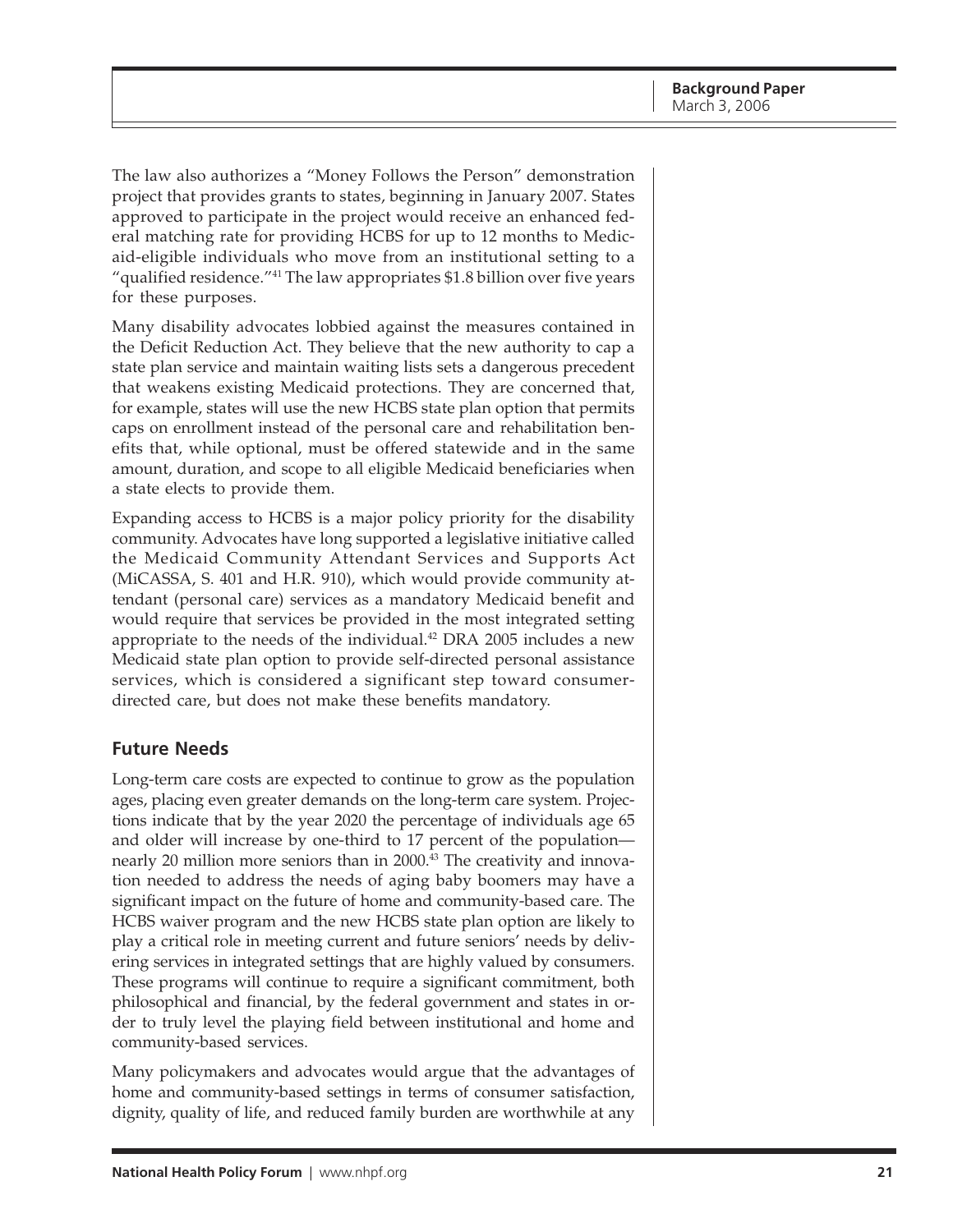<span id="page-21-0"></span>cost. However, the challenges involved in maintaining the ability to provide these services to an aging population will be greater than ever. The future success of community-based programs hinges on the ability of states and the federal government to build consumer-friendly, coordinated programs with sufficient provider capacity while keeping costs to a level that is both affordable for taxpayers and effective in meeting beneficiary needs. The provisions contained in the Deficit Reduction Act of 2005 appear to further the goals of expanding access to community-based services, but their impact remains to be seen.

### **ENDNOTES**

1. Kaiser Commission on Medicaid and the Uninsured, "Medicaid and Long-Term Care," fact sheet, March 2005; available at [www.kff.org/medicaid/2186-03.cfm.](http://www.kff.org/medicaid/2186-03.cfm)

2. Brian Burwell, Kate Sredl, and Steve Eiken, "Medicaid Long Term Care Expenditures [in FY 2004, Medstat, May 11, 2005; available at www.hcbs.org/files/71/3533/](http://www.hcbs.org/files/71/3533/2004LTCExpenditures.doc) 2004LTCExpenditures.doc.

3. Although Arizona does not have a section 1915(c) waiver, the state provides similar home and community-based services through its statewide section 1115 demonstration.

4. Martin Kitchener *et al.*, "Medicaid 1915(c) Home and Community-Based Service Programs: Data Update," Kaiser Commission on Medicaid and the Uninsured, Issue Paper, July 2005; available at [www.kff.org/medicaid/7345.cfm.](http://www.kff.org/medicaid/7345.cfm)

5. The Medicaid statute specifically excludes coverage of individuals aged 22 to 64 placed in "Institutions of Mental Disease" (IMD). Because of this IMD exclusion, the costs of providing institutional care for the mentally ill are generally not borne by the Medicaid program and cannot be incorporated into the baseline expenditures used to assess the budgetary impact of the proposed waiver. Without the fiscal offset gained by avoiding institutional care costs through the provision of HCBS, the cost neutrality requirement imposed on 1915(c) waivers cannot typically be met. Therefore, few waivers focused on mentally ill persons (aged 22 to 64) have been sought or approved. States are permitted to provide home and community-based waiver services to adults with mental illness who had received Medicaid funded care in a nursing facility, and a few states have secured such waivers. As of June 2005, five HCBS waivers were targeted to children with mental illness and one waiver (Colorado) was targeted specifically to adults age 18 and over with mental illness.

6. Title XIX requires states to provide a set of "mandatory" services and permits states to offer additional "optional" services.

7. Individuals who require the level of care provided in a hospital were not eligible for coverage in the HCBS waiver program until the enactment of OBRA 1986 gave states this option.

8. Steven Lutzky *et al.*, "Review of the Medicaid 1915(c) Home and Community-Based Services Waiver Program: Literature and Program Data," The Lewin Group, prepared for the Health Care Financing Administration, June 15, 2000.

9. The cold bed rule was not statutory. HCFA applied the cold bed rule through regulation to implement the statutory cost neutrality requirement for waiver programs.

10. Habilitation services are defined in section 1915(c)(5)(A) of the Social Security Act as services designed to assist individuals in acquiring, retaining, and improving the self-help, socialization, and adaptive skills necessary to reside successfully in home and communitybased settings. They are usually provided, for example, to individuals with developmental disabilities who need to learn new skills to live more independently. They are distinct from rehabilitation services which are usually provided to individuals who need to regain skills that are lost as a result of disability or illness.

**Endnotes** / continued ➤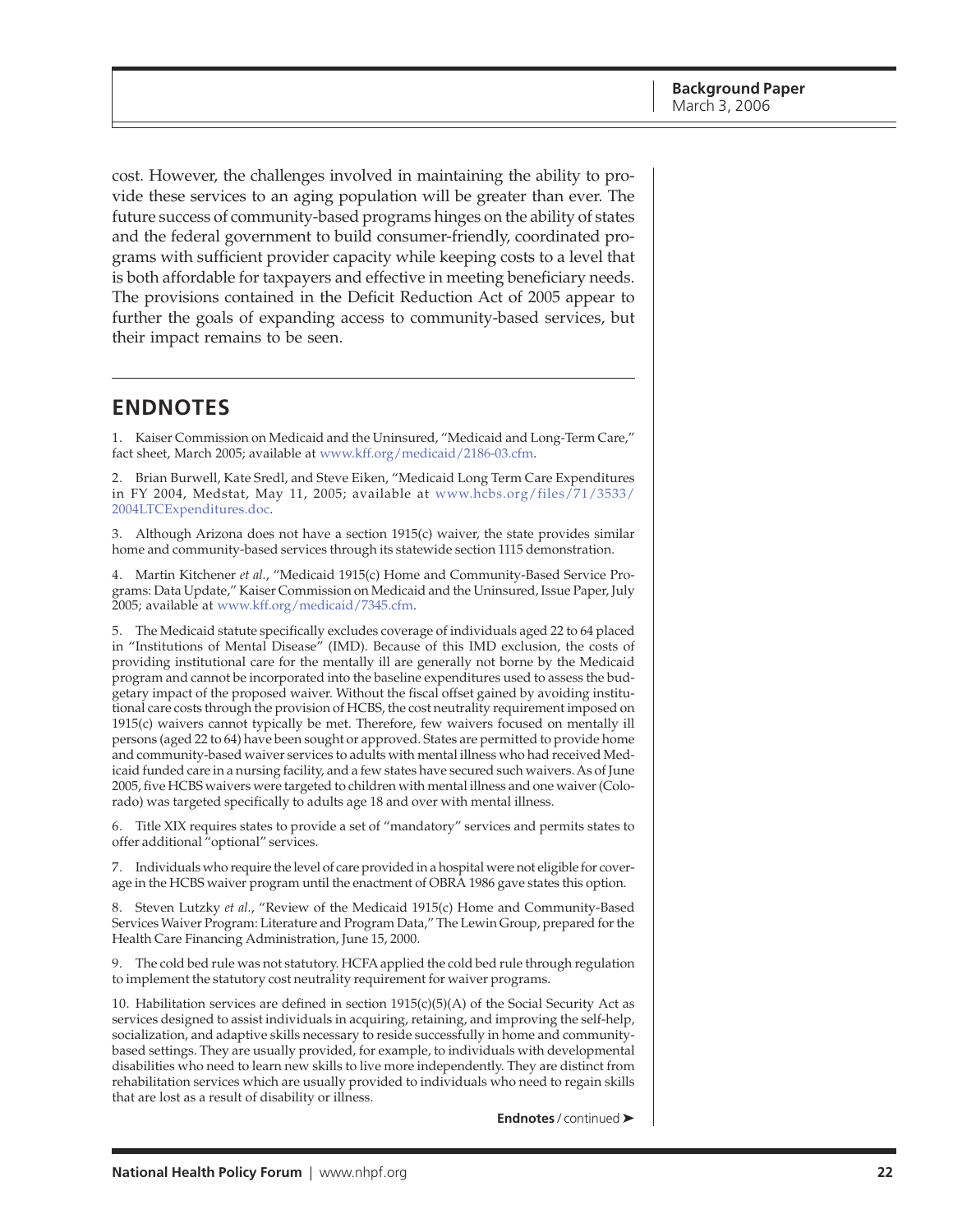#### **Endnotes** / continued

11. For more information on *Olmstead vs. L.C.*, see Randy Desonia, "Is Community Care a Civil Right? The Unfolding Saga of the Olmstead Decision," National Health Policy Forum, Background Paper, March 12, 2003; available at [www.nhpf.org/pdfs\\_bp/BP\\_Olmstead\\_3-03.pdf.](http://www.nhpf.org/pdfs_bp/BP_Olmstead_3-03.pdf)

12. This figure includes awards through September 2005 (written communication, Mary Jean Duckett, Centers for Medicare & Medicaid Services, January 10, 2006). Note that the name change from HCFA to CMS took place in 2001.

13. Kitchener *et al.*, "Medicaid 1915(c) Home and Community-Based Service Programs."

14. Steve Eiken, Brian Burwell, and Eileen Walker, "Medicaid HCBS Waiver Expenditures, [FY1999 through FY2004," memorandum, Medstat, May 9, 2005; available at www.hcbs.org/](http://www.hcbs.org/files/71/3514/HCBSWaivers2004.Doc) files/71/3514/HCBSWaivers2004.Doc.

15. For more information on the fundamentals of the Medicaid legislation, please refer to "The Basics: Medicaid," National Health Policy Forum, April 27, 2004; available at [www.nhpf.org/pdfs\\_basics/Basics\\_Medicaid.pdf.](http://www.nhpf.org/pdfs_basics/Basics_Medicaid.pdf)

16. Section 1915(c) waiver authority is narrower than the perhaps more well-known section 1115 research and demonstration waiver authority. Only three specific provisions of section 1902 may be waived under 1915(c) authority, whereas section 1115 generally authorizes the Secretary to waive any portion of section 1902. In addition, section 1115 permits federal matching payments for individuals who would not otherwise be Medicaid eligible while section 1915(c) specifically limits eligibility to individuals who would otherwise be eligible for institutional services.

17. Institutional services in an ICF/MR and psychiatric hospital services for individuals under age 22 and over age 65 are optional Medicaid benefits. When the state opts to provide these benefits, they must be offered statewide and meet comparability requirements.

18. Burwell, Sredl, and Eiken, "Medicaid Long Term Care Expenditures in FY 2004."

19. Kitchener *et al*., "Medicaid 1915(c) Home and Community-Based Service Programs."

20. Enid Kassner and Lee Shirley, "Medicaid Financial Eligibility for Older People: State Variations in Access to Home and Community-Based Waiver and Nursing Home Services," [American Association of Retired Persons, April 2000; available at www.aarp.org/research/](http://www.aarp.org/research/assistance/medicaid/aresearch-import-534-2000-06.html) assistance/medicaid/aresearch-import-534-2000-06.html.

21. Federal matching payments under Medicaid are currently available for periods of presumptive eligibility for children and pregnant women only.

22. Vernon Smith *et al.*, "Making Medicaid Work for the 21st Century: Improving Health and Long-Term Care Coverage for Low-Income Americans," National Academy for State [Health Policy, January 2005; available at www.nashp.org/Files/Making\\_Medicaid\\_](http://www.nashp.org/Files/Making_Medicaid_Work_for_the_21st_Century.pdf) Work\_for\_the\_21st\_Century.pdf.

23. Suzanne Crisp *et al.*, "Money Follows the Person and Balancing Long-Term Care Systems: State Examples," Medstat, prepared for CMS, September 29, 2003; available at [www.cms.hhs.gov/PromisingPractices/Downloads/mfp92903.pdf.](http://www.cms.hhs.gov/PromisingPractices/Downloads/mfp92903.pdf)

24. All states have Nurse Practice Acts that govern nursing practice and, in some cases, nursing education. They define nursing, the boundaries of the scope of nursing practice, and the types of licenses required for the practice of nursing.

25. Laura Summer, "Strategies to Keep Consumers Needing Long-Term Care in the Community and Out of Nursing Facilities," Kaiser Commission on Medicaid and the Uninsured, October 2005; available at [www.kff.org/medicaid/7402.cfm.](http://www.kff.org/medicaid/7402.cfm)

26. Kristen Siebenaler *et al.*, "Real Choice Systems Change Grant Program: Second Year Report (October 1, 2002 – September 30, 2003)," RTI International prepared for the CMS, [September 2004; available at http://new.cms.hhs.gov/RealChoice/downloads/](http://new.cms.hhs.gov/RealChoice/downloads/2004report.pdf) 2004report.pdf.

**Endnotes** / continued ➤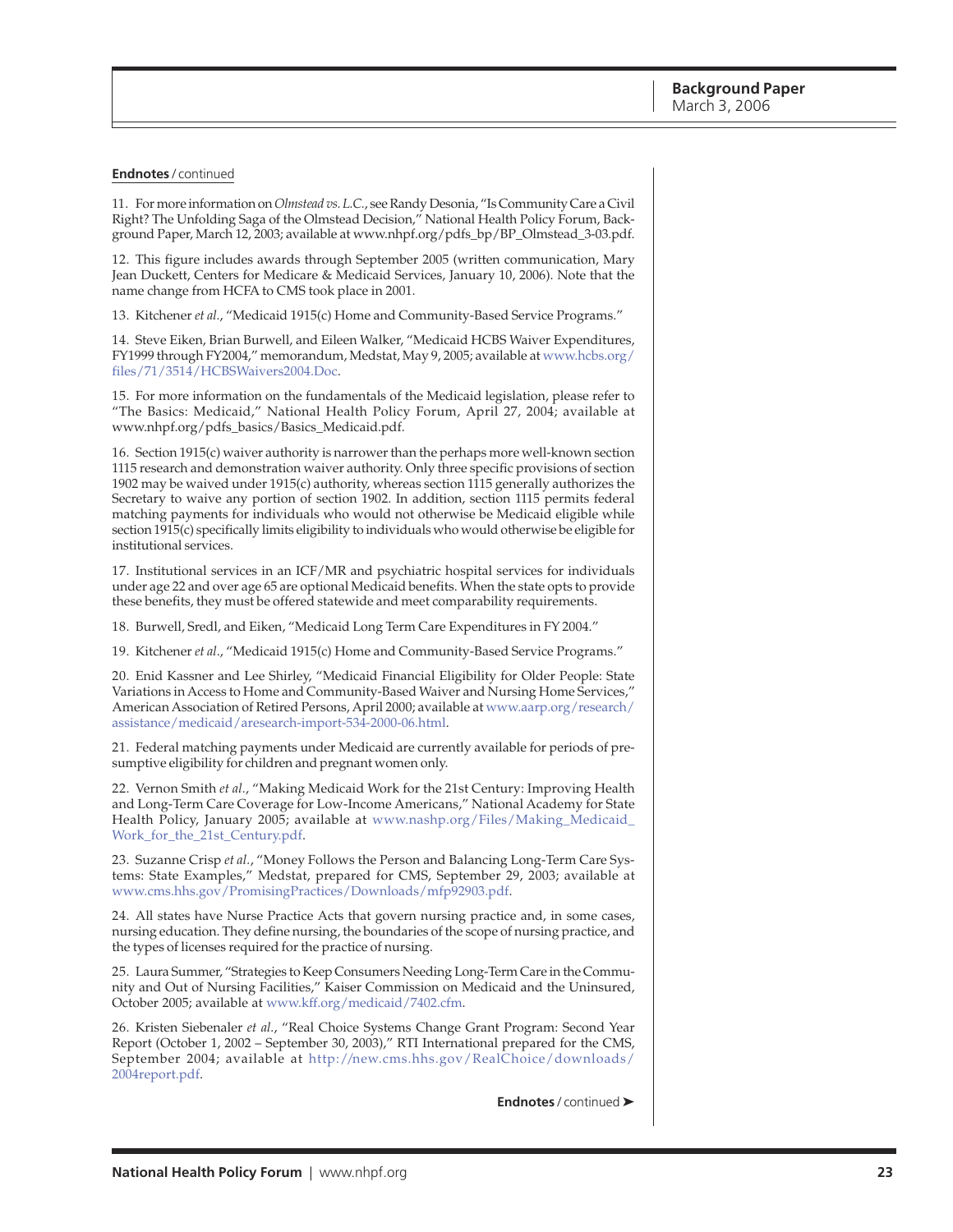#### **Endnotes** / continued

27. Congressional Budget Office, "Cost Estimate, S. 1932 Deficit Reduction Act of 2005, Conference Agreement, as amended and passed by the Senate on December 11, 2005," January 27, 2006; available at [www.cbo.gov/ftpdocs/70xx/doc7028/s1932conf.pdf.](http://www.cbo.gov/ftpdocs/70xx/doc7028/s1932conf.pdf)

28. Kitchener *et al*., "Medicaid 1915(c) Home and Community-Based Service Programs."

29. R. J. Sutcliffe and C. Lakin, "Costs and Outcomes of Community Services for Persons with Intellectual and Developmental Disabilities," University of Minnesota, Research and Training Center on Community Living, Policy Research Brief 15, no. 1, May 2004; available at [http://ici.umn.edu/products/prb/151/151.pdf.](http://ici.umn.edu/products/prb/151/151.pdf) Costs for ICF/MR services as reported here include both large institutions and small community-based residences of 4 to 15 beds. ICF/MR expenditures for only large institutions are significantly higher.

30. "CMS Medicaid Program: Technical Summary," Centers for Medicare & Medicaid Services, updated December 14, 2005; available at www.cms.hhs.gov/MedicaidGenInfo/ [03\\_TechnicalSummary.asp. This amount includes state and federal Medicaid expenditures.](http://www.cms.hhs.gov/MedicaidGenInfo/03_TechnicalSummary.asp) Most beneficiaries in nursing homes have some income (for example, social security income) that is contributed toward the cost of nursing home care. Beneficiary contributions are not included in average per person Medicaid expenditures reported here.

31. For more information on housing and HCBS, see Gary Smith *et al.*, "Understanding Medicaid Home and Community Services: A Primer," George Washington University Center for Health Policy Research prepared for the U.S. Department of Health and Human Services, Office of Disability, Aging and Long-Term Care Policy (USDHHS/ASPE), October 2000; available at [http://aspe.hhs.gov/daltcp/reports/primer.htm.](http://aspe.hhs.gov/daltcp/reports/primer.htm)

32. Lutzky *et al.,* "Review of the Medicaid 1915(c) Home and Community-Based Services Waiver Program: Literature and Program Data."

33. Pamela Doty, "Cost-Effectiveness of Home and Community-Based Long-Term Care [Services," USDHHS/ASPE, Washington DC, June 2000; available at http://aspe.hhs.gov/](http://aspe.hhs.gov/daltcp/reports/costeff.htm) daltcp/reports/costeff.htm.

34. General Accounting Office (GAO), "Long-Term Care: Implications of the Supreme Court's *Olmstead* Decision Are Still Unfolding," GAO-01-1167T, testimony of Kathryn G. Allen before the Special Committee on Aging, U.S Senate, September 24, 2001; available at [www.gao.gov/new.items/d011167t.pdf.](http://www.gao.gov/new.items/d011167t.pdf)

35. Kitchener *et al.*, "Medicaid 1915(c) Home and Community-Based Service Programs." See figure 9 on page 9 for information on the growth of waiting lists.

36. For more information on global budgeting see Leslie Hendrickson and Susan Reinhard, "Global Budgeting: Promoting Flexible Funding to Support Long-Term Care Choices," Rutgers [Center for State Health Policy, November 2, 2004; available at www.hcbs.org/moreInfo.php/](http://www.hcbs.org/moreInfo.php/topic/210/sby/Date/doc/998/State_Policy_in_Practice..._Global_Budgeting:_Prom) topic/210/sby/Date/doc/998/State\_Policy\_in\_Practice...\_Global\_Budgeting:\_Prom.

37. Robert Prouty, Gary Smith, and K. Charlie Lakin, "Residential Services for Persons with Developmental Disabilities: Status and Trends Through 2004," University of Minnesota, Research and Training Center on Community Living, July 2005; available at [http://rtc.umn.edu/risp/index.html.](http://rtc.umn.edu/risp/index.html)

38. Charles Milligan Jr., "Money Follows the Person: Reducing Nursing Home Expenditures to Expand Home and Community-Based Services," prepared for Community Living Exchange at Rutgers/NASHP, Issue Brief, January 2005; available at www.hcbs.org/ [moreInfo.php/topic/210/sby/Date/doc/1170/Money\\_Follows\\_the\\_Person:\\_](http://www.hcbs.org/moreInfo.php/topic/210/sby/Date/doc/1170/Money_Follows_the_Person:_Reducing_Nursing_Facilit) Reducing\_Nursing\_Facilit.

39. States with capitated long-term care programs include: Arizona, Florida, Massachusetts, Minnesota, New York, Texas, and Wisconsin.

40. Harriet L. Komisar, Judith Feder, and Judith D. Kasper, "Unmet Long-Term Care Needs: An Analysis of Medicare-Medicaid Dual Eligibles," *Inquiry*, 42, no. 2 (October 2005): 171–182.

**Endnotes** / continued ➤